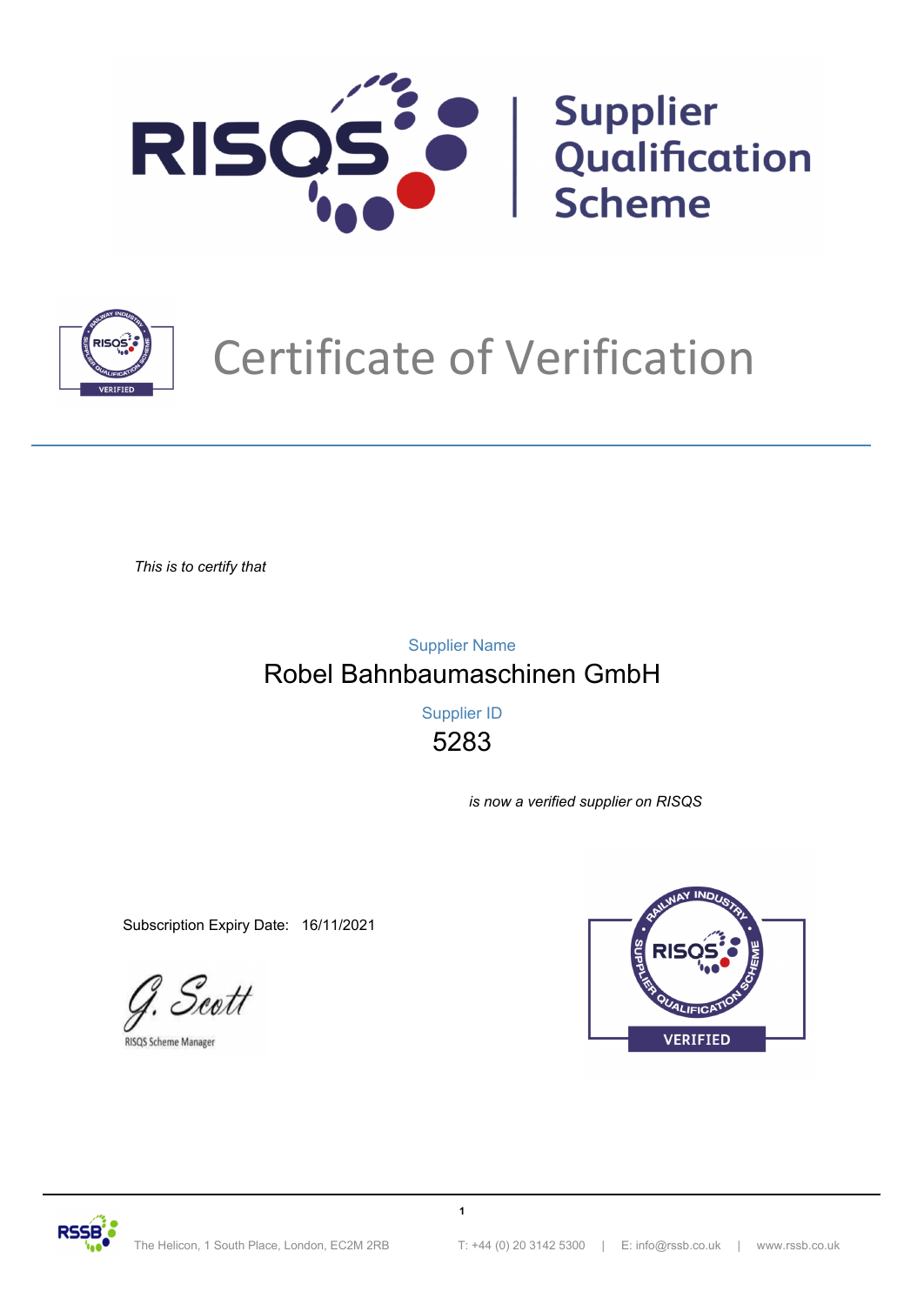### **Supplier Name:** Robel Bahnbaumaschinen GmbH **Supplier Number:** 5283

| <b>RICCL Code</b> | <b>Name</b>                                             | <b>Status</b> |
|-------------------|---------------------------------------------------------|---------------|
| A.A.4N            | <b>Calibration Service</b>                              | Verified      |
| C.B.1.3M          | Gauge Measurement (Discreet Restrictions) Manufacture   | Verified      |
| C.B.1.3P          | Gauge Measurement (Discreet Restrictions) Supply        | Verified      |
| C.B.1.4M          | Gauge Measurement (Tunnels) Manufacture                 | Verified      |
| C.B.1.4P          | Gauge Measurement (Tunnels) Supply                      | Verified      |
| D.D.2N            | <b>Small Plant Service</b>                              | Verified      |
| D.D.2P            | Small Plant Supply                                      | Verified      |
| D.D.2V            | Small Plant Maintain                                    | Verified      |
| <b>D.D.2W</b>     | <b>Small Plant Overhaul</b>                             | Verified      |
| D.D.4N            | Lifting Accessories & Inspection/Certification Service  | Verified      |
| D.D.4P            | Lifting Accessories & Inspection/Certification Supply   | Verified      |
| D.D.4V            | Lifting Accessories & Inspection/Certification Maintain | Verified      |
| <b>D.D.4W</b>     | Lifting Accessories & Inspection/Certification Overhaul | Verified      |
| D.D.5N            | Plant Tagging & Calibration Service                     | Verified      |
| D.D.6N            | Trackside Lighting, Temporary & Permanent Service       | Verified      |
| D.D.6P            | Trackside Lighting, Temporary & Permanent Supply        | Verified      |
| D.D.6V            | Trackside Lighting, Temporary & Permanent Maintain      | Verified      |
| D.D.6W            | Trackside Lighting, Temporary & Permanent Overhaul      | Verified      |
| D.D.7N            | <b>Hand Tools Service</b>                               | Verified      |
| D.D.7P            | Hand Tools Supply                                       | Verified      |
| D.D.7V            | <b>Hand Tools Maintain</b>                              | Verified      |



**2**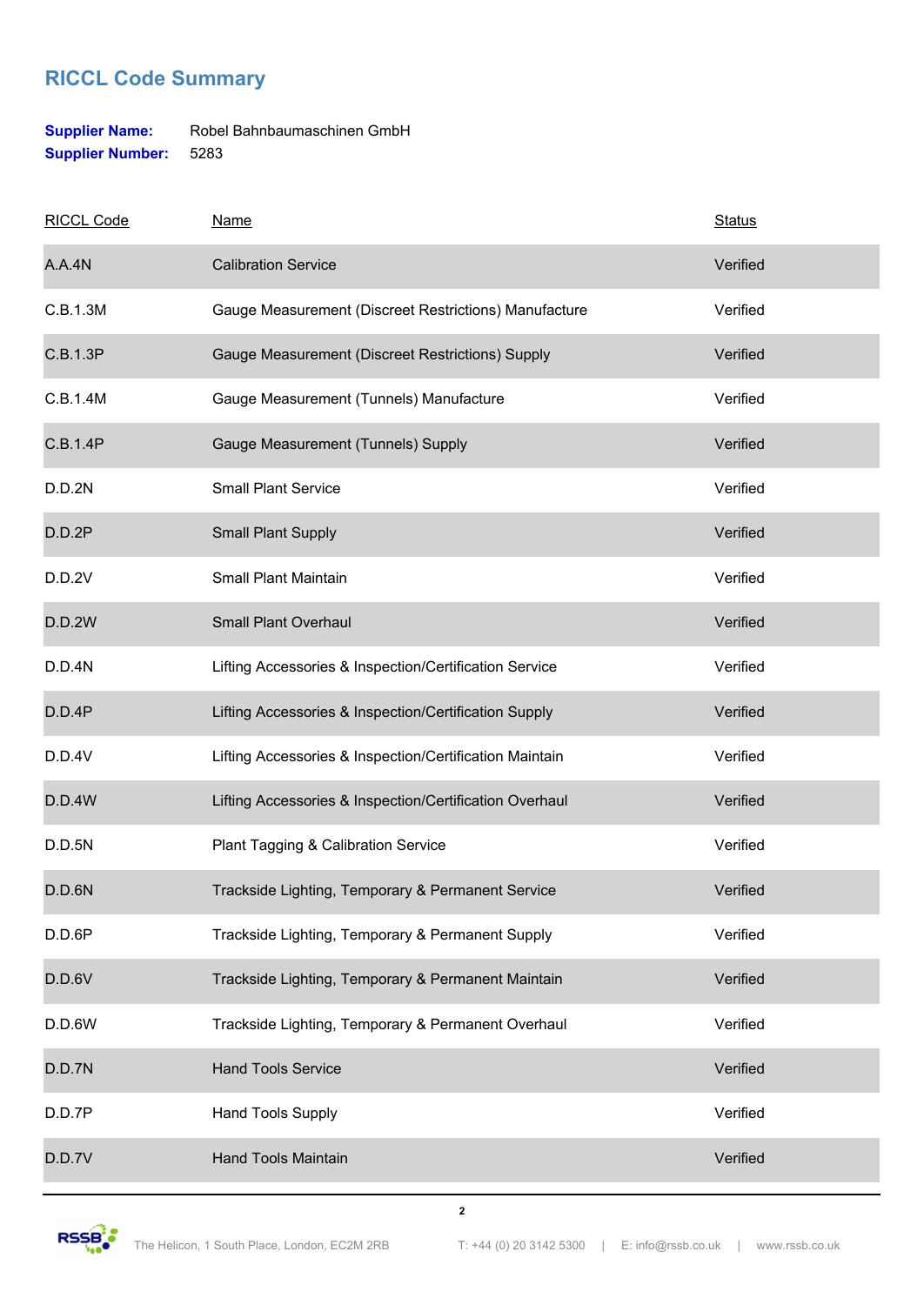| <b>RICCL Code</b> | <b>Name</b>                                                      | <b>Status</b> |
|-------------------|------------------------------------------------------------------|---------------|
| D.D.7W            | <b>Hand Tools Overhaul</b>                                       | Verified      |
| D.D.8P            | Materials & Parts (Plant & Tools) Supply                         | Verified      |
| D.D.9N            | Inspection, Test, Monitoring & Measuring Equipment Service       | Verified      |
| D.D.9P            | Inspection, Test, Monitoring & Measuring Equipment Supply        | Verified      |
| D.D.9V            | Inspection, Test, Monitoring & Measuring Equipment Maintain      | Verified      |
| <b>D.D.9W</b>     | Inspection, Test, Monitoring & Measuring Equipment Overhaul      | Verified      |
| E.H.1P            | Infrastructure Maintenance, Renewal & Incident Machines Supply   | Verified      |
| <b>E.H.1Q</b>     | Infrastructure Maintenance, Renewal & Incident Machines Design   | Verified      |
| E.H.1V            | Infrastructure Maintenance, Renewal & Incident Machines Maintain | Verified      |
| <b>E.H.1W</b>     | Infrastructure Maintenance, Renewal & Incident Machines Overhaul | Verified      |
| E.H.3P            | Rail Vehicle Modules Supply                                      | Verified      |
| E.H.3Q            | Rail Vehicle Modules Design                                      | Verified      |
| E.H.3V            | Rail Vehicle Modules Maintain                                    | Verified      |
| <b>E.H.3W</b>     | Rail Vehicle Modules Overhaul                                    | Verified      |
| E.H.4P            | Rail Vehicle Mounted Cranes Supply                               | Verified      |
| E.H.4Q            | Rail Vehicle Mounted Cranes Design                               | Verified      |
| <b>E.H.4V</b>     | Rail Vehicle Mounted Cranes Maintain                             | Verified      |
| <b>E.H.4W</b>     | Rail Vehicle Mounted Cranes Overhaul                             | Verified      |
| E.H.5P            | Snow clearance fleet Supply                                      | Verified      |
| E.H.5Q            | Snow clearance fleet Design                                      | Verified      |
| E.H.5V            | Snow clearance fleet Maintain                                    | Verified      |
| <b>E.H.5W</b>     | Snow clearance fleet Overhaul                                    | Verified      |
| E.K.1.1.1P        | <b>Plastic Supply</b>                                            | Verified      |

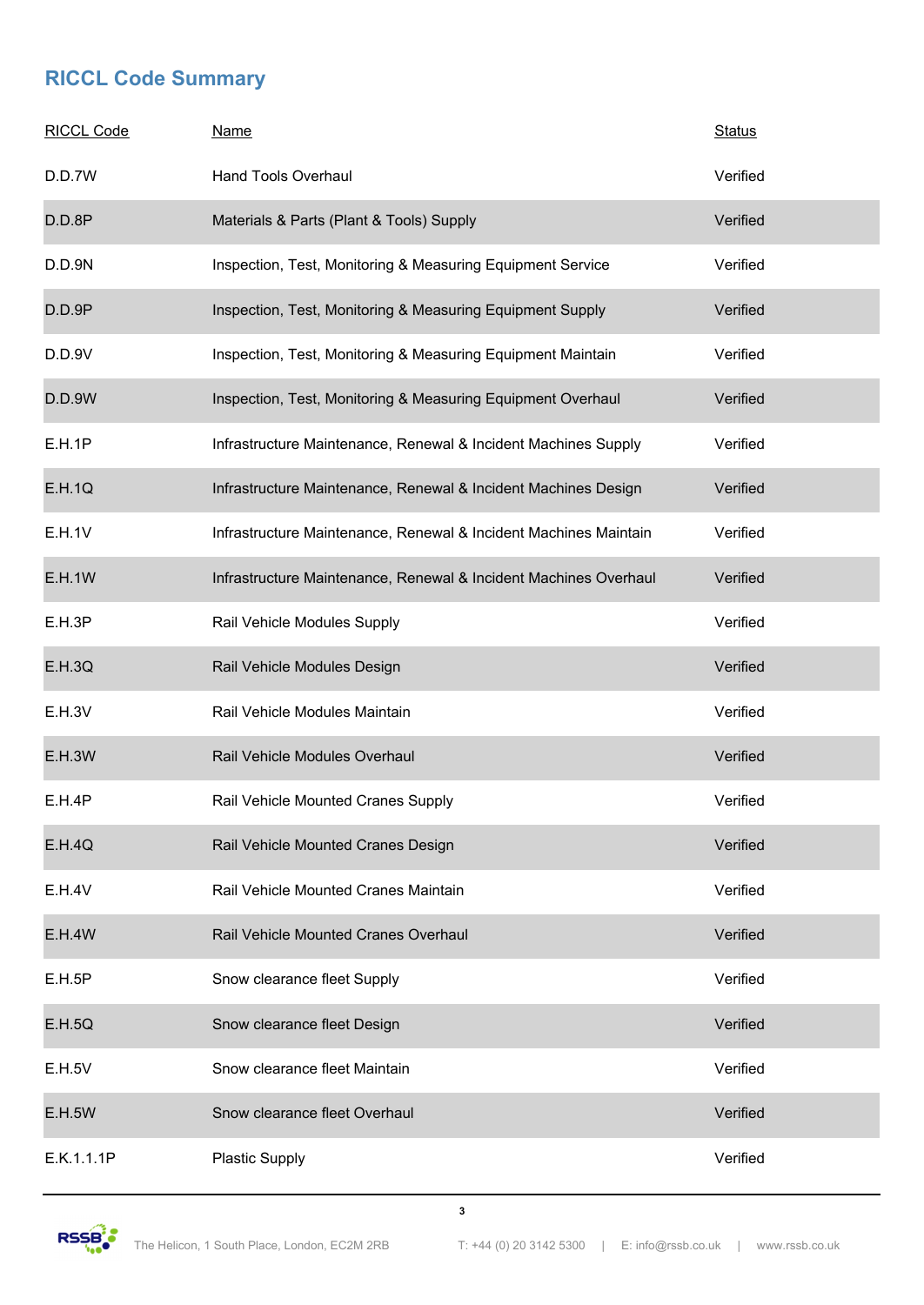| <b>RICCL Code</b> | <b>Name</b>                         | <b>Status</b> |
|-------------------|-------------------------------------|---------------|
| E.K.1.1.1V        | <b>Plastic Maintain</b>             | Verified      |
| E.K.1.1.1W        | Plastic Overhaul                    | Verified      |
| E.K.1.1.2P        | <b>Roller Supply</b>                | Verified      |
| E.K.1.1.2V        | Roller Maintain                     | Verified      |
| E.K.1.1.2W        | Roller Overhaul                     | Verified      |
| E.K.1.1.3P        | White Metal Supply                  | Verified      |
| E.K.1.1.3V        | White Metal Maintain                | Verified      |
| E.K.1.1.3W        | White Metal Overhaul                | Verified      |
| E.K.1.10.1P       | <b>Gasket Supply</b>                | Verified      |
| E.K.1.10.2P       | Dynamic seal Supply                 | Verified      |
| E.K.1.11.1P       | Single core cables < 5mm2 Supply    | Verified      |
| E.K.1.11.1V       | Single core cables < 5mm2 Maintain  | Verified      |
| E.K.1.11.1W       | Single core cables < 5mm2 Overhaul  | Verified      |
| E.K.1.11.2P       | Single core cables => 5mm2 Supply   | Verified      |
| E.K.1.11.2V       | Single core cables => 5mm2 Maintain | Verified      |
| E.K.1.11.2W       | Single core cables => 5mm2 Overhaul | Verified      |
| E.K.1.11.3P       | Multicore cables Supply             | Verified      |
| E.K.1.11.3V       | Multicore cables Maintain           | Verified      |
| E.K.1.11.3W       | Multicore cables Overhaul           | Verified      |
| E.K.1.11.4P       | Cable Harness Supply                | Verified      |
| E.K.1.11.4V       | <b>Cable Harness Maintain</b>       | Verified      |
| E.K.1.11.4W       | Cable Harness Overhaul              | Verified      |
| E.K.1.11.5P       | Cable markers Supply                | Verified      |

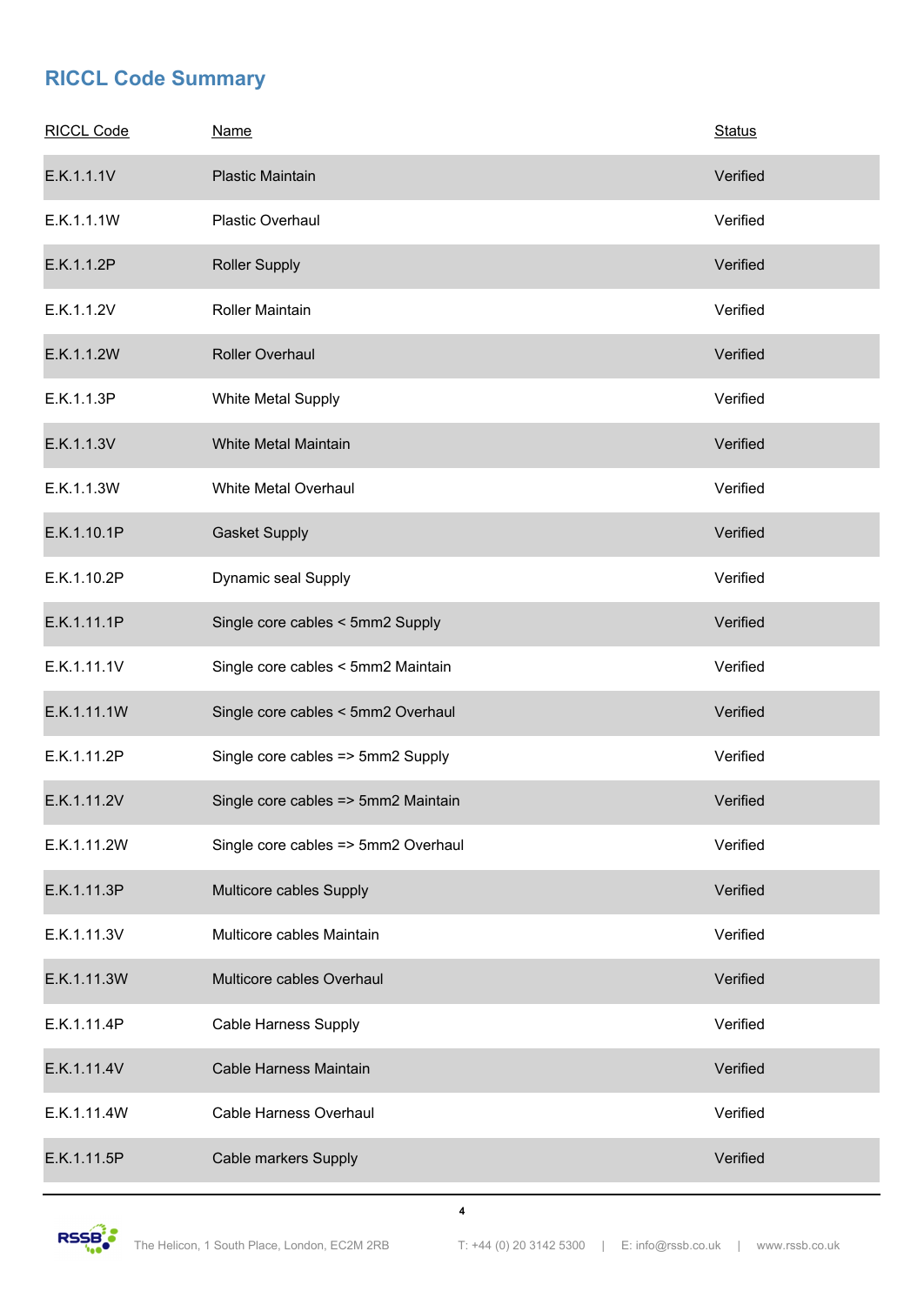| <b>RICCL Code</b> | <b>Name</b>                                | <b>Status</b> |
|-------------------|--------------------------------------------|---------------|
| E.K.1.11.5V       | Cable markers Maintain                     | Verified      |
| E.K.1.11.5W       | Cable markers Overhaul                     | Verified      |
| E.K.1.11.6P       | Cable Ducts and Conduit Supply             | Verified      |
| E.K.1.11.6V       | Cable Ducts and Conduit Maintain           | Verified      |
| E.K.1.11.6W       | Cable Ducts and Conduit Overhaul           | Verified      |
| E.K.1.11.7P       | General Purpose Springs and Clips Supply   | Verified      |
| E.K.1.11.7V       | General Purpose Springs and Clips Maintain | Verified      |
| E.K.1.11.7W       | General Purpose Springs and Clips Overhaul | Verified      |
| E.K.1.12P         | <b>Machined Components Supply</b>          | Verified      |
| E.K.1.12V         | Machined Components Maintain               | Verified      |
| E.K.1.12W         | Machined Components Overhaul               | Verified      |
| E.K.1.13P         | <b>Fabricated Components Supply</b>        | Verified      |
| E.K.1.13W         | <b>Fabricated Components Overhaul</b>      | Verified      |
| E.K.1.15.1P       | <b>Coating Supply</b>                      | Verified      |
| E.K.1.15.1W       | Coating Overhaul                           | Verified      |
| E.K.1.15.2P       | Intumescent Paint Supply                   | Verified      |
| E.K.1.15.2W       | Intumescent Paint Overhaul                 | Verified      |
| E.K.1.16.1P       | <b>Grease Supply</b>                       | Verified      |
| E.K.1.16.1W       | Grease Overhaul                            | Verified      |
| E.K.1.16.2P       | Oil Supply                                 | Verified      |
| E.K.1.16.2W       | Oil Overhaul                               | Verified      |
| E.K.1.17.1P       | Silicone Supply                            | Verified      |
| E.K.1.17.1W       | Silicone Overhaul                          | Verified      |

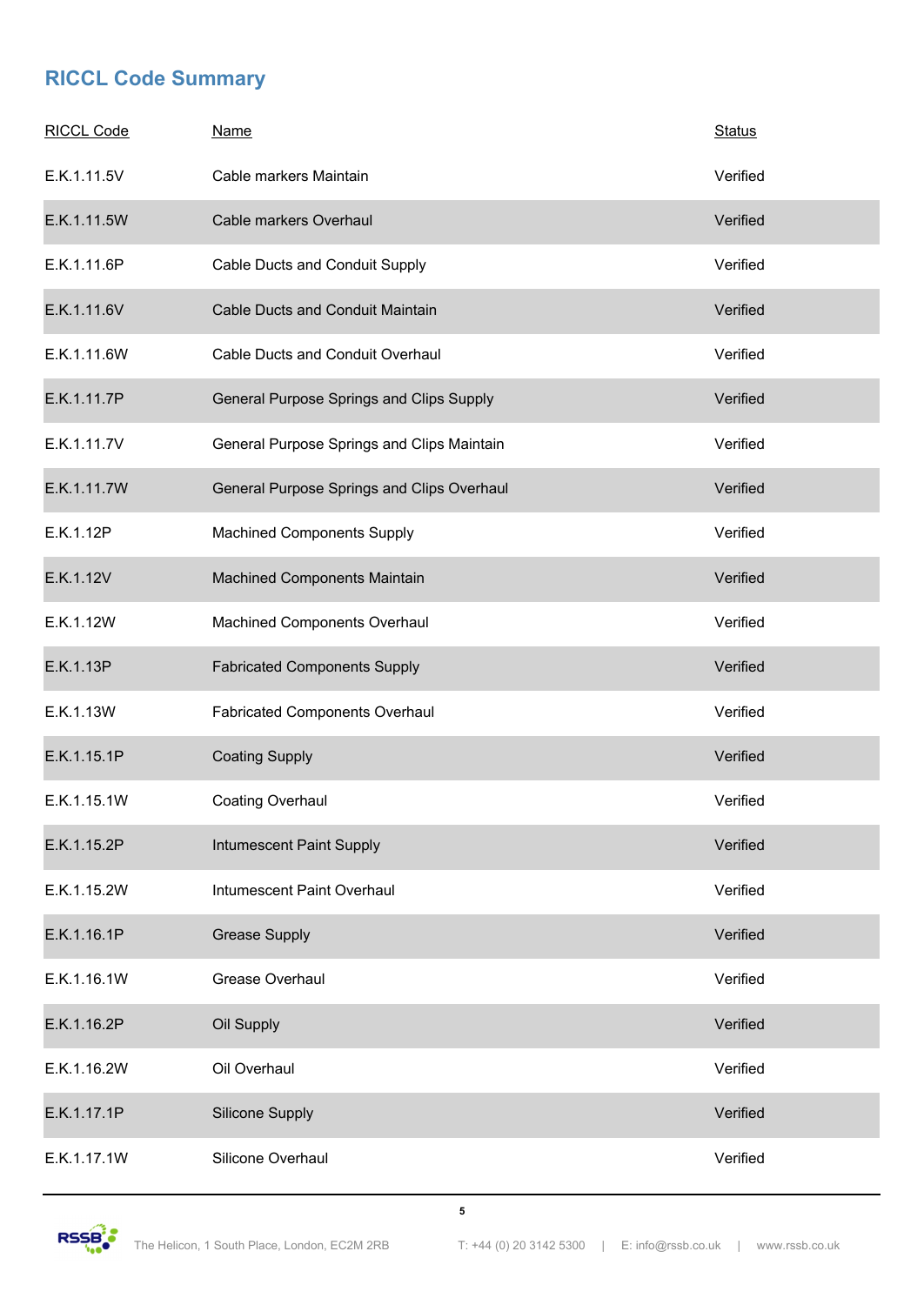| <b>RICCL Code</b> | <b>Name</b>                                        | <b>Status</b> |
|-------------------|----------------------------------------------------|---------------|
| E.K.1.17.2P       | Thread locking adhesive Supply                     | Verified      |
| E.K.1.17.2W       | Thread locking adhesive Overhaul                   | Verified      |
| E.K.1.2.1P        | Plugs and Sockets Supply                           | Verified      |
| E.K.1.2.1V        | Plugs and Sockets Maintain                         | Verified      |
| E.K.1.2.1W        | Plugs and Sockets Overhaul                         | Verified      |
| E.K.1.2.2P        | <b>Connecting Material Supply</b>                  | Verified      |
| E.K.1.2.2V        | <b>Connecting Material Maintain</b>                | Verified      |
| E.K.1.2.2W        | <b>Connecting Material Overhaul</b>                | Verified      |
| E.K.1.3.1P        | Cabinets, Rack Systems, Frames and Panels Supply   | Verified      |
| E.K.1.3.1V        | Cabinets, Rack Systems, Frames and Panels Maintain | Verified      |
| E.K.1.3.1W        | Cabinets, Rack Systems, Frames and Panels Overhaul | Verified      |
| E.K.1.4.1P        | General Purpose Fasteners Supply                   | Verified      |
| E.K.1.4.2P        | <b>Critical Fasteners Supply</b>                   | Verified      |
| E.K.1.5.1P        | Compressed air filters Supply                      | Verified      |
| E.K.1.5.1V        | Compressed air filters Maintain                    | Verified      |
| E.K.1.5.1W        | Compressed air filters Overhaul                    | Verified      |
| E.K.1.5.2P        | Atmospheric air filters Supply                     | Verified      |
| E.K.1.5.2V        | Atmospheric air filters Maintain                   | Verified      |
| E.K.1.5.2W        | Atmospheric air filters Overhaul                   | Verified      |
| E.K.1.5.3P        | Oil/Fuel Filters Supply                            | Verified      |
| E.K.1.5.3V        | Oil/Fuel Filters Maintain                          | Verified      |
| E.K.1.5.3W        | Oil/Fuel Filters Overhaul                          | Verified      |
| E.K.1.6.1P        | <b>Compressed Air Hose Supply</b>                  | Verified      |

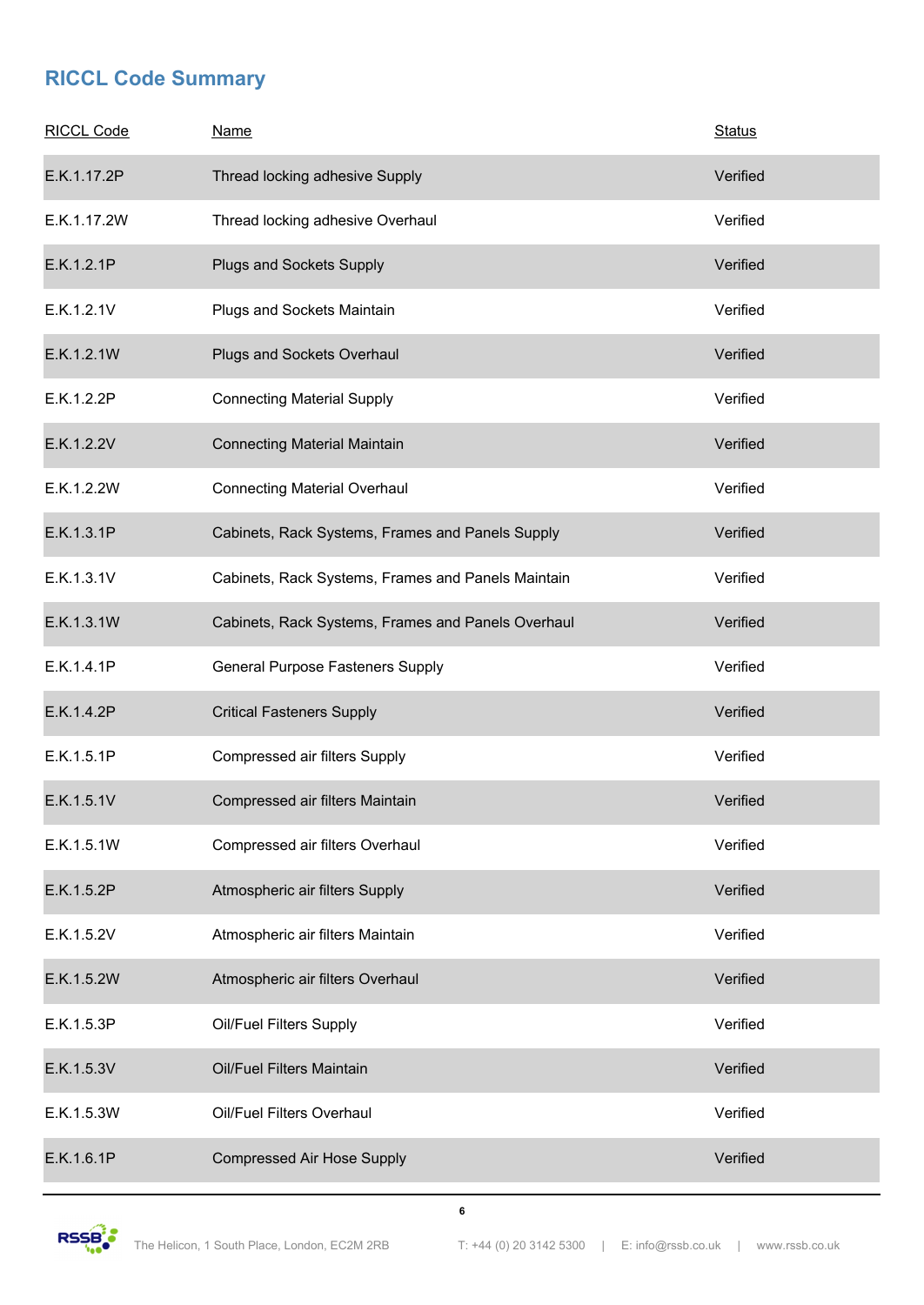| <b>RICCL Code</b> | <b>Name</b>                      | <b>Status</b> |
|-------------------|----------------------------------|---------------|
| E.K.1.6.1V        | Compressed Air Hose Maintain     | Verified      |
| E.K.1.6.1W        | Compressed Air Hose Overhaul     | Verified      |
| E.K.1.6.2P        | Vacuum Hose Supply               | Verified      |
| E.K.1.6.2V        | Vacuum Hose Maintain             | Verified      |
| E.K.1.6.2W        | Vacuum Hose Overhaul             | Verified      |
| E.K.1.6.3P        | <b>Liquid Hose Supply</b>        | Verified      |
| E.K.1.6.3V        | Liquid Hose Maintain             | Verified      |
| E.K.1.6.3W        | Liquid Hose Overhaul             | Verified      |
| E.K.1.6.4P        | Waste hose Supply                | Verified      |
| E.K.1.6.4V        | Waste hose Maintain              | Verified      |
| E.K.1.6.4W        | Waste hose Overhaul              | Verified      |
| E.K.1.7.1P        | <b>Circuit Breakers Supply</b>   | Verified      |
| E.K.1.7.1V        | <b>Circuit Breakers Maintain</b> | Verified      |
| E.K.1.7.1W        | <b>Circuit Breakers Overhaul</b> | Verified      |
| E.K.1.7.2P        | Printed circuit boards Supply    | Verified      |
| E.K.1.7.2V        | Printed circuit boards Maintain  | Verified      |
| E.K.1.7.2W        | Printed circuit boards Overhaul  | Verified      |
| E.K.1.7.3P        | <b>Relays Supply</b>             | Verified      |
| E.K.1.7.3V        | Relays Maintain                  | Verified      |
| E.K.1.7.3W        | Relays Overhaul                  | Verified      |
| E.K.1.7.4P        | <b>Indicators Supply</b>         | Verified      |
| E.K.1.7.4V        | <b>Indicators Maintain</b>       | Verified      |
| E.K.1.7.4W        | <b>Indicators Overhaul</b>       | Verified      |

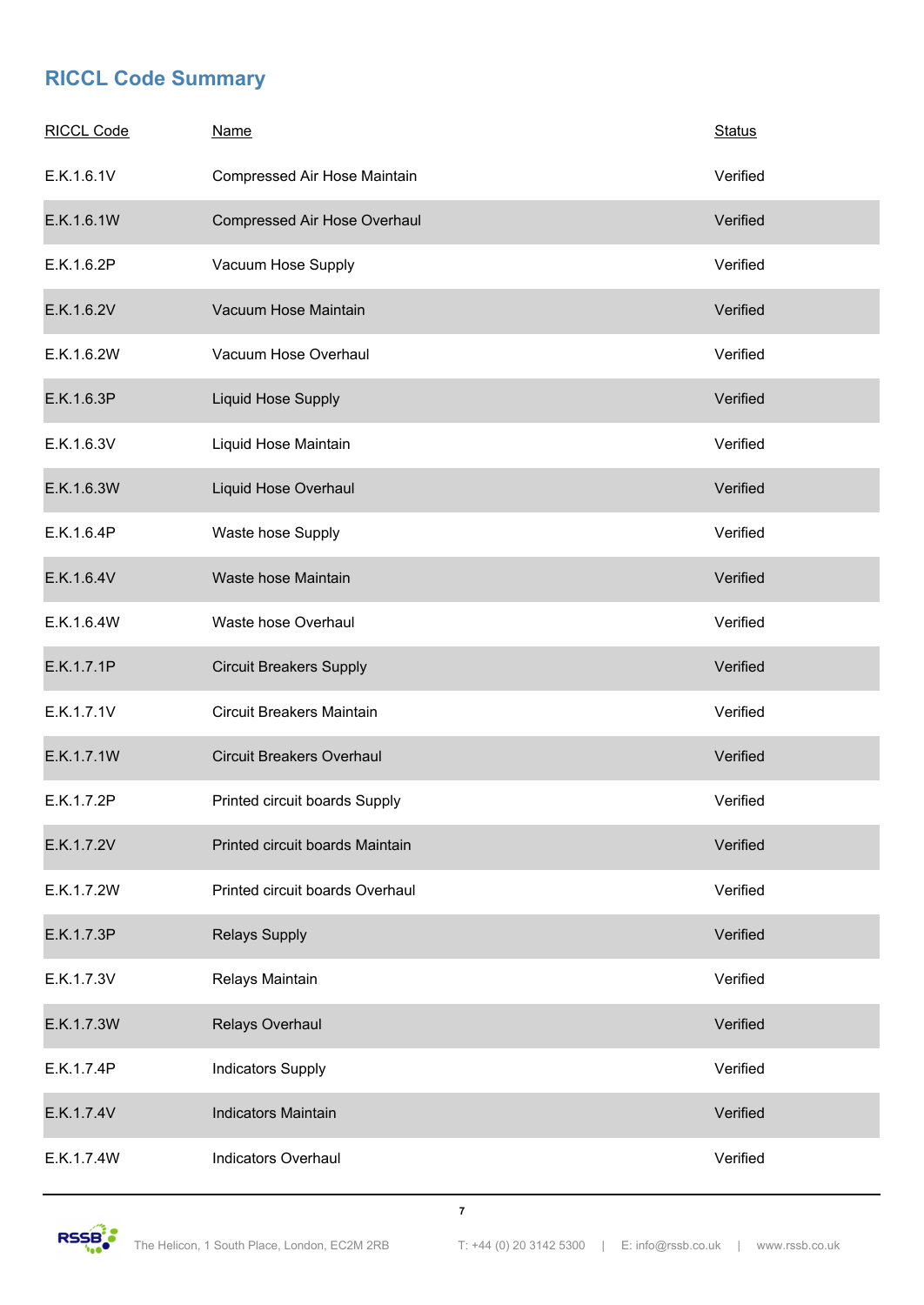| <b>RICCL Code</b> | <b>Name</b>                                 | <b>Status</b> |
|-------------------|---------------------------------------------|---------------|
| E.K.1.7.5P        | <b>Switches Supply</b>                      | Verified      |
| E.K.1.7.5V        | Switches Maintain                           | Verified      |
| E.K.1.7.5W        | <b>Switches Overhaul</b>                    | Verified      |
| E.K.1.7.6P        | Control & Display Unit Supply               | Verified      |
| E.K.1.7.6V        | Control & Display Unit Maintain             | Verified      |
| E.K.1.7.6W        | Control & Display Unit Overhaul             | Verified      |
| E.K.1.8P          | Pipes and Fittings Supply                   | Verified      |
| E.K.1.8V          | Pipes and Fittings Maintain                 | Verified      |
| E.K.1.8W          | Pipes and Fittings Overhaul                 | Verified      |
| E.K.1.9.1P        | Rubber matting Supply                       | Verified      |
| E.K.1.9.1V        | Rubber matting Maintain                     | Verified      |
| E.K.1.9.1W        | Rubber matting Overhaul                     | Verified      |
| E.K.1.9.2P        | Rubber composite bushes Supply              | Verified      |
| E.K.1.9.2V        | Rubber composite bushes Maintain            | Verified      |
| E.K.1.9.2W        | Rubber composite bushes Overhaul            | Verified      |
| E.K.10.2.6P       | <b>System Data Acquisition Supply</b>       | Verified      |
| E.K.10.2.6V       | System Data Acquisition Maintain            | Verified      |
| E.K.10.2.6W       | <b>System Data Acquisition Overhaul</b>     | Verified      |
| E.K.10.5.5P       | <b>Track Circuit Assistor System Supply</b> | Verified      |
| E.K.10.5.5V       | Track Circuit Assistor System Maintain      | Verified      |
| E.K.10.5.5W       | Track Circuit Assistor System Overhaul      | Verified      |
| E.K.11.1P         | Exterior lighting equipment Supply          | Verified      |
| E.K.11.1V         | Exterior lighting equipment Maintain        | Verified      |

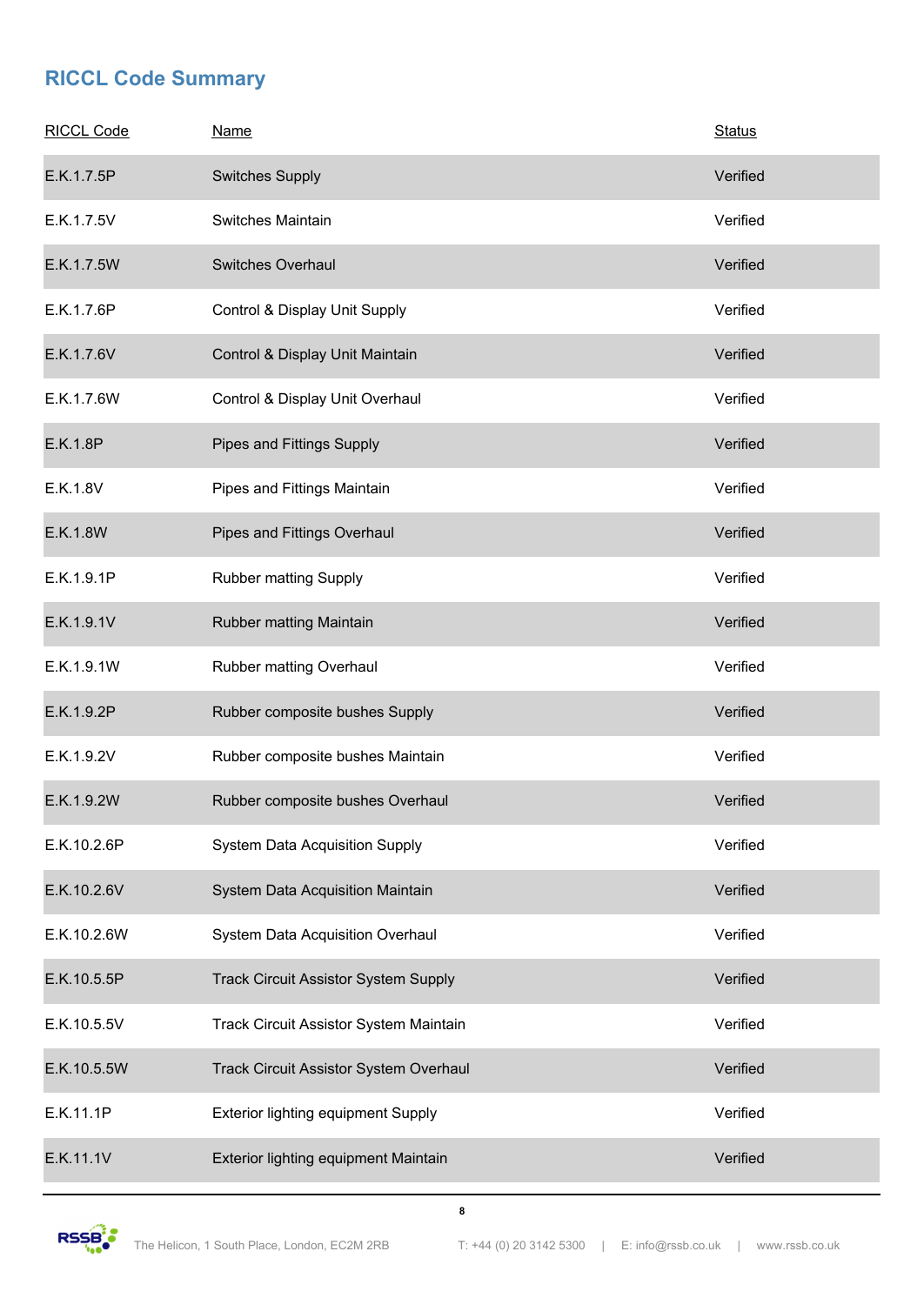| <b>RICCL Code</b> | <b>Name</b>                            | <b>Status</b> |
|-------------------|----------------------------------------|---------------|
| E.K.11.1W         | Exterior lighting equipment Overhaul   | Verified      |
| E.K.11.2P         | Interior lighting equipment Supply     | Verified      |
| E.K.11.2V         | Interior lighting equipment Maintain   | Verified      |
| E.K.11.2W         | Interior lighting equipment Overhaul   | Verified      |
| E.K.14.1P         | Passenger Information Display Supply   | Verified      |
| E.K.14.1V         | Passenger Information Display Maintain | Verified      |
| E.K.14.1W         | Passenger Information Display Overhaul | Verified      |
| E.K.15.1.1P       | Main Air Compressor Supply             | Verified      |
| E.K.15.1.1V       | Main Air Compressor Maintain           | Verified      |
| E.K.15.1.1W       | Main Air Compressor Overhaul           | Verified      |
| E.K.15.1.2P       | Auxiliary Air Compressor Supply        | Verified      |
| E.K.15.1.2V       | Auxiliary Air Compressor Maintain      | Verified      |
| E.K.15.1.2W       | Auxiliary Air Compressor Overhaul      | Verified      |
| E.K.15.2.1P       | Aftercooler Supply                     | Verified      |
| E.K.15.2.1V       | Aftercooler Maintain                   | Verified      |
| E.K.15.2.1W       | Aftercooler Overhaul                   | Verified      |
| E.K.15.2.2P       | Air Filter Supply                      | Verified      |
| E.K.15.2.2V       | Air Filter Maintain                    | Verified      |
| E.K.15.2.2W       | Air Filter Overhaul                    | Verified      |
| E.K.15.2.3P       | Air Driers Supply                      | Verified      |
| E.K.15.2.3V       | Air Driers Maintain                    | Verified      |
| E.K.15.2.3W       | Air Driers Overhaul                    | Verified      |
| E.K.15.3P         | Air Resevoir Supply                    | Verified      |

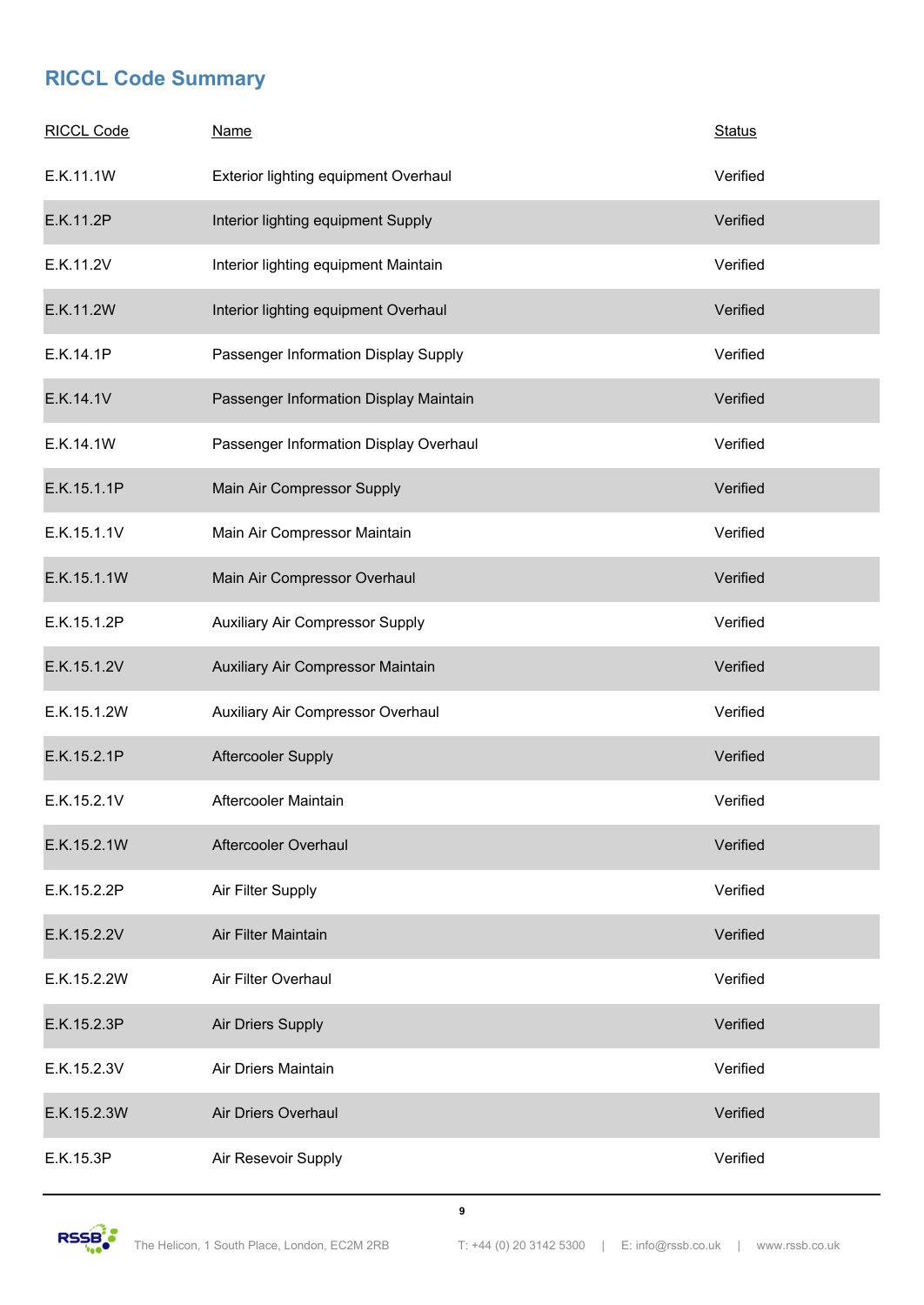| <b>RICCL Code</b> | <b>Name</b>                            | <b>Status</b> |
|-------------------|----------------------------------------|---------------|
| E.K.15.3V         | Air Resevoir Maintain                  | Verified      |
| E.K.15.3W         | Air Resevoir Overhaul                  | Verified      |
| E.K.15.4.1P       | <b>Valves Supply</b>                   | Verified      |
| E.K.15.4.1V       | Valves Maintain                        | Verified      |
| E.K.15.4.1W       | <b>Valves Overhaul</b>                 | Verified      |
| E.K.15.4.2P       | <b>Gauges Supply</b>                   | Verified      |
| E.K.15.4.2V       | Gauges Maintain                        | Verified      |
| E.K.15.4.2W       | Gauges Overhaul                        | Verified      |
| E.K.15.4.3P       | Governer (Pressure Switch) Supply      | Verified      |
| E.K.15.4.3V       | Governer (Pressure Switch) Maintain    | Verified      |
| E.K.15.4.3W       | Governer (Pressure Switch) Overhaul    | Verified      |
| E.K.15.4.4P       | Safety Valve Supply                    | Verified      |
| E.K.15.4.4V       | Safety Valve Maintain                  | Verified      |
| E.K.15.4.4W       | Safety Valve Overhaul                  | Verified      |
| E.K.15.4.5P       | <b>Pressure Reducing Valve Supply</b>  | Verified      |
| E.K.15.4.5V       | Pressure Reducing Valve Maintain       | Verified      |
| E.K.15.4.5W       | Pressure Reducing Valve Overhaul       | Verified      |
| E.K.15.4.6P       | Automatic Drain Valve Supply           | Verified      |
| E.K.15.4.6V       | Automatic Drain Valve Maintain         | Verified      |
| E.K.15.4.6W       | Automatic Drain Valve Overhaul         | Verified      |
| E.K.15.5.1P       | Hydraulic (Hydrostatic) Motor Supply   | Verified      |
| E.K.15.5.1V       | Hydraulic (Hydrostatic) Motor Maintain | Verified      |
| E.K.15.5.1W       | Hydraulic (Hydrostatic) Motor Overhaul | Verified      |

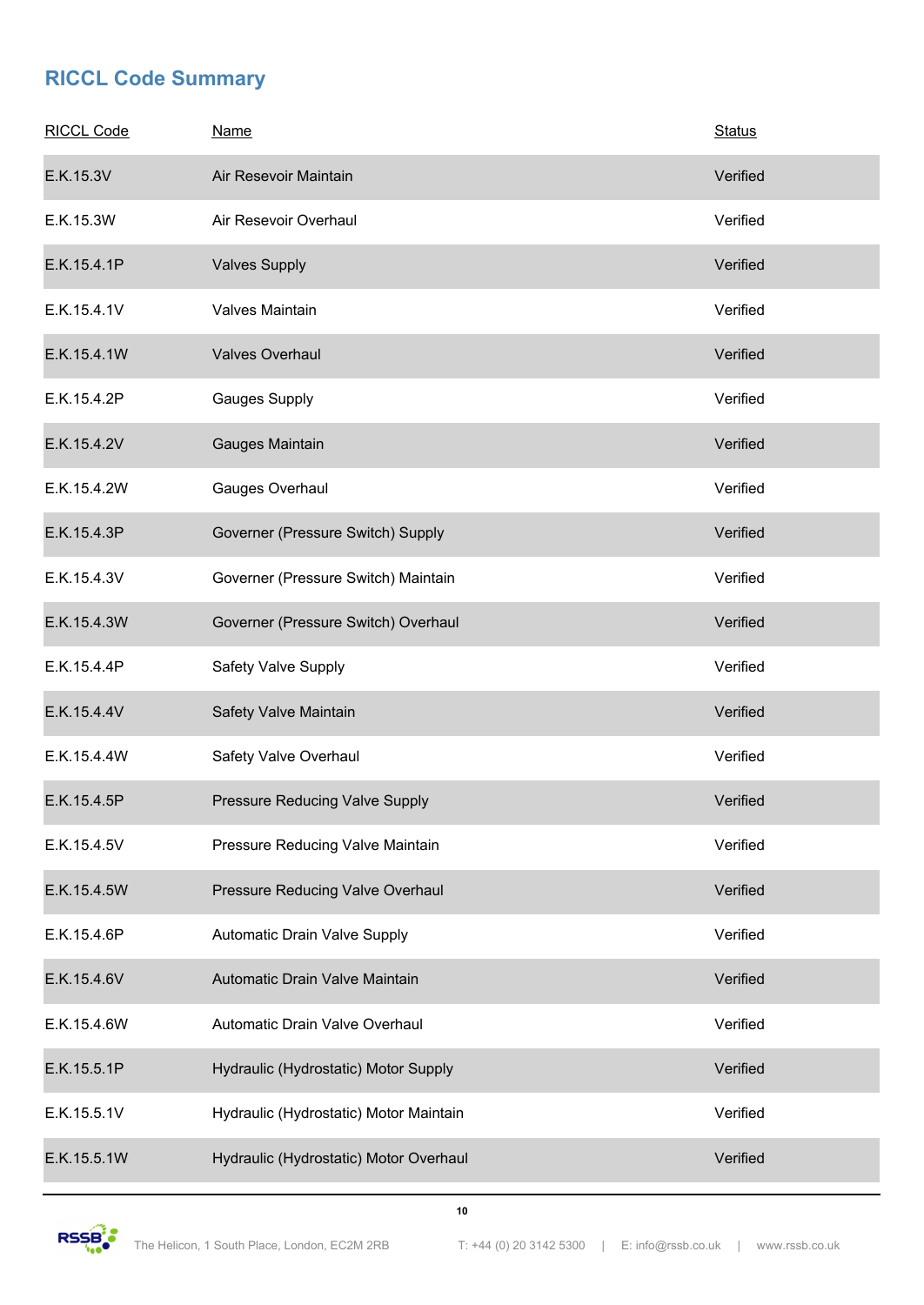| <b>RICCL Code</b> | <b>Name</b>                            | <b>Status</b> |
|-------------------|----------------------------------------|---------------|
| E.K.15.6P         | (Hydraulic system) treatment Supply    | Verified      |
| E.K.15.6V         | (Hydraulic system) treatment Maintain  | Verified      |
| E.K.15.6W         | (Hydraulic system) treatment Overhaul  | Verified      |
| E.K.15.7P         | (Hydraulic system) storage Supply      | Verified      |
| E.K.15.7V         | (Hydraulic system) storage Maintain    | Verified      |
| E.K.15.7W         | (Hydraulic system) storage Overhaul    | Verified      |
| E.K.15.8.1P       | <b>Valves Supply</b>                   | Verified      |
| E.K.15.8.1V       | Valves Maintain                        | Verified      |
| E.K.15.8.1W       | Valves Overhaul                        | Verified      |
| E.K.16.1P         | Supplementary Brake Equipment Supply   | Verified      |
| E.K.16.1V         | Supplementary Brake Equipment Maintain | Verified      |
| E.K.16.1W         | Supplementary Brake Equipment Overhaul | Verified      |
| E.K.16.2.1P       | <b>Brake Pad Supply</b>                | Verified      |
| E.K.16.2.1V       | <b>Brake Pad Maintain</b>              | Verified      |
| E.K.16.2.1W       | <b>Brake Pad Overhaul</b>              | Verified      |
| E.K.16.2.2P       | <b>Brake Block Supply</b>              | Verified      |
| E.K.16.2.2V       | <b>Brake Block Maintain</b>            | Verified      |
| E.K.16.2.2W       | <b>Brake Block Overhaul</b>            | Verified      |
| E.K.16.3.1P       | <b>Brake Actuator Supply</b>           | Verified      |
| E.K.16.3.1V       | <b>Brake Actuator Maintain</b>         | Verified      |
| E.K.16.3.1W       | <b>Brake Actuator Overhaul</b>         | Verified      |
| E.K.16.3.2P       | <b>Brake Rigging Supply</b>            | Verified      |
| E.K.16.3.2V       | <b>Brake Rigging Maintain</b>          | Verified      |

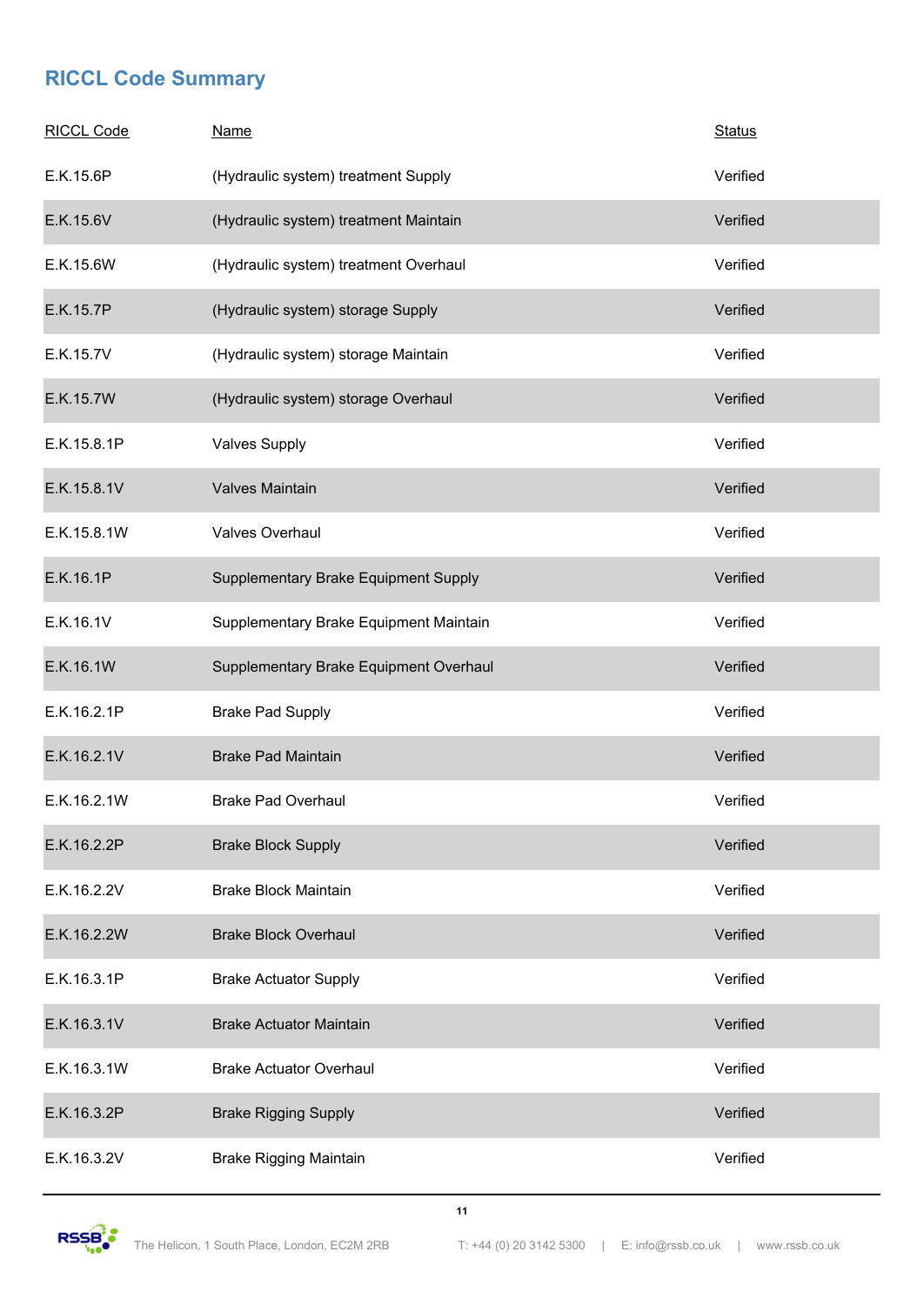| <b>RICCL Code</b> | <b>Name</b>                                          | <b>Status</b> |
|-------------------|------------------------------------------------------|---------------|
| E.K.16.3.2W       | <b>Brake Rigging Overhaul</b>                        | Verified      |
| E.K.16.3.3P       | <b>Calipers Supply</b>                               | Verified      |
| E.K.16.3.3V       | Calipers Maintain                                    | Verified      |
| E.K.16.3.3W       | Calipers Overhaul                                    | Verified      |
| E.K.16.3.4P       | Links and Pins Supply                                | Verified      |
| E.K.16.3.4V       | Links and Pins Maintain                              | Verified      |
| E.K.16.3.4W       | Links and Pins Overhaul                              | Verified      |
| E.K.16.4.1P       | Wheel slip/slide protection (WSP) equipment Supply   | Verified      |
| E.K.16.4.1V       | Wheel slip/slide protection (WSP) equipment Maintain | Verified      |
| E.K.16.4.1W       | Wheel slip/slide protection (WSP) equipment Overhaul | Verified      |
| E.K.16.4.2P       | Electronic Brake Control Unit Supply                 | Verified      |
| E.K.16.4.2V       | Electronic Brake Control Unit Maintain               | Verified      |
| E.K.16.4.2W       | Electronic Brake Control Unit Overhaul               | Verified      |
| E.K.16.5.1P       | <b>Electrical Control Equipment Supply</b>           | Verified      |
| E.K.16.5.1V       | Electrical Control Equipment Maintain                | Verified      |
| E.K.16.5.1W       | Electrical Control Equipment Overhaul                | Verified      |
| E.K.16.5.2P       | <b>Pneumatic Control Equipment Supply</b>            | Verified      |
| E.K.16.5.2V       | Pneumatic Control Equipment Maintain                 | Verified      |
| E.K.16.5.2W       | Pneumatic Control Equipment Overhaul                 | Verified      |
| E.K.17.10P        | Drumswitch Supply                                    | Verified      |
| E.K.17.10V        | Drumswitch Maintain                                  | Verified      |
| E.K.17.10W        | Drumswitch Overhaul                                  | Verified      |
| E.K.17.11P        | Inter-vehicle dampers Supply                         | Verified      |

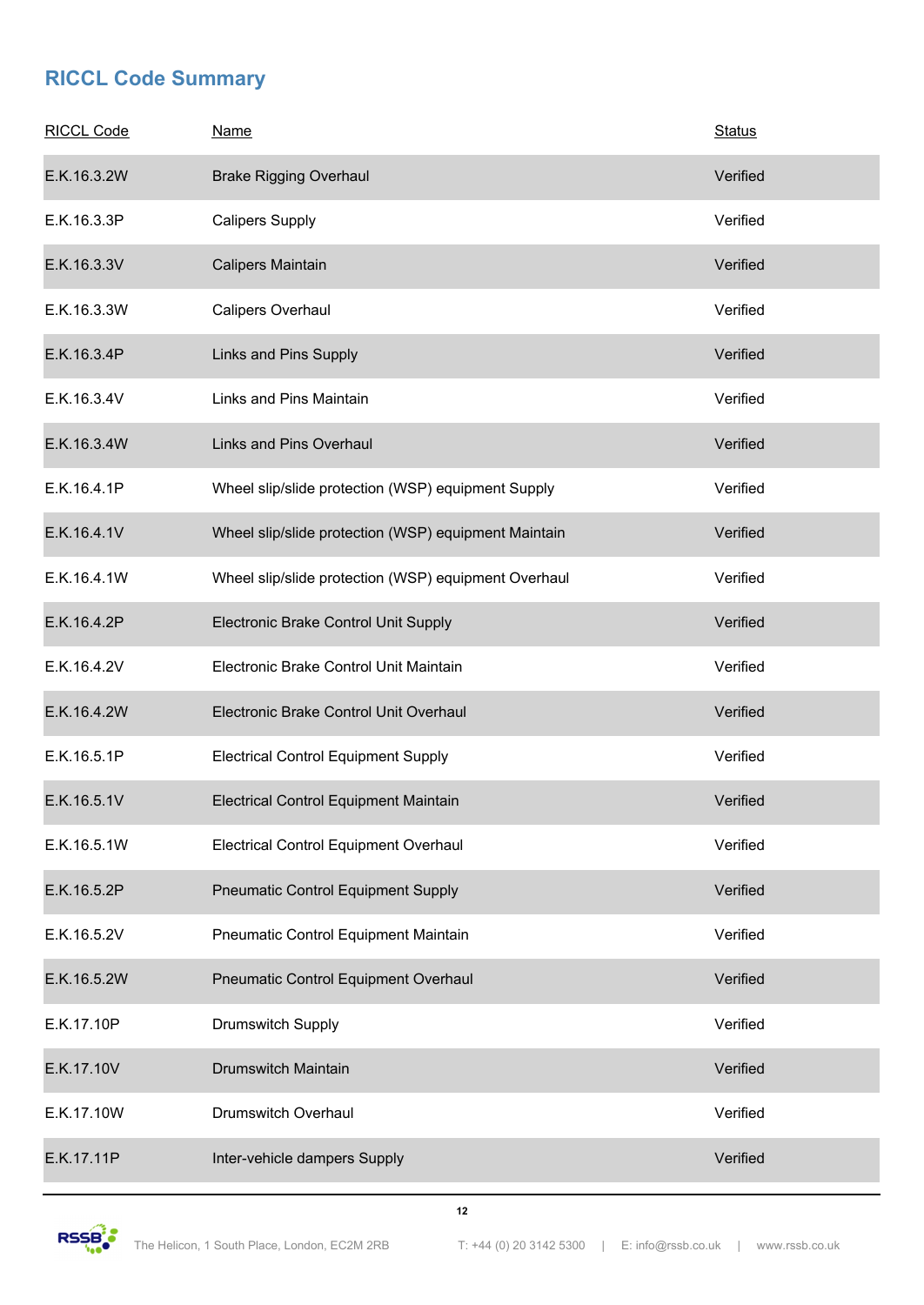| <b>RICCL Code</b> | <b>Name</b>                                             | <b>Status</b> |
|-------------------|---------------------------------------------------------|---------------|
| E.K.17.11V        | Inter-vehicle dampers Maintain                          | Verified      |
| E.K.17.11W        | Inter-vehicle dampers Overhaul                          | Verified      |
| E.K.17.1P         | Automatic (mechanical) coupling devices Supply          | Verified      |
| E.K.17.1V         | Automatic (mechanical) coupling devices Maintain        | Verified      |
| E.K.17.1W         | Automatic (mechanical) coupling devices Overhaul        | Verified      |
| E.K.17.2P         | Manual coupling devices Supply                          | Verified      |
| E.K.17.2V         | Manual coupling devices Maintain                        | Verified      |
| E.K.17.2W         | Manual coupling devices Overhaul                        | Verified      |
| E.K.17.3P         | Semi-Permanent Coupler Supply                           | Verified      |
| E.K.17.3V         | Semi-Permanent Coupler Maintain                         | Verified      |
| E.K.17.3W         | Semi-Permanent Coupler Overhaul                         | Verified      |
| E.K.17.4.1P       | Electrical Control or Data Jumpers and Sockets Supply   | Verified      |
| E.K.17.4.1V       | Electrical Control or Data Jumpers and Sockets Maintain | Verified      |
| E.K.17.4.1W       | Electrical Control or Data Jumpers and Sockets Overhaul | Verified      |
| E.K.17.4.2P       | Electrical Power Jumpers and Sockets Supply             | Verified      |
| E.K.17.4.2V       | Electrical Power Jumpers and Sockets Maintain           | Verified      |
| E.K.17.4.2W       | Electrical Power Jumpers and Sockets Overhaul           | Verified      |
| E.K.17.6P         | Towing gear (emergency couplings) Supply                | Verified      |
| E.K.17.6V         | Towing gear (emergency couplings) Maintain              | Verified      |
| E.K.17.6W         | Towing gear (emergency couplings) Overhaul              | Verified      |
| E.K.17.7P         | Drawgear Supply                                         | Verified      |
| E.K.17.7V         | Drawgear Maintain                                       | Verified      |
| E.K.17.7W         | Drawgear Overhaul                                       | Verified      |

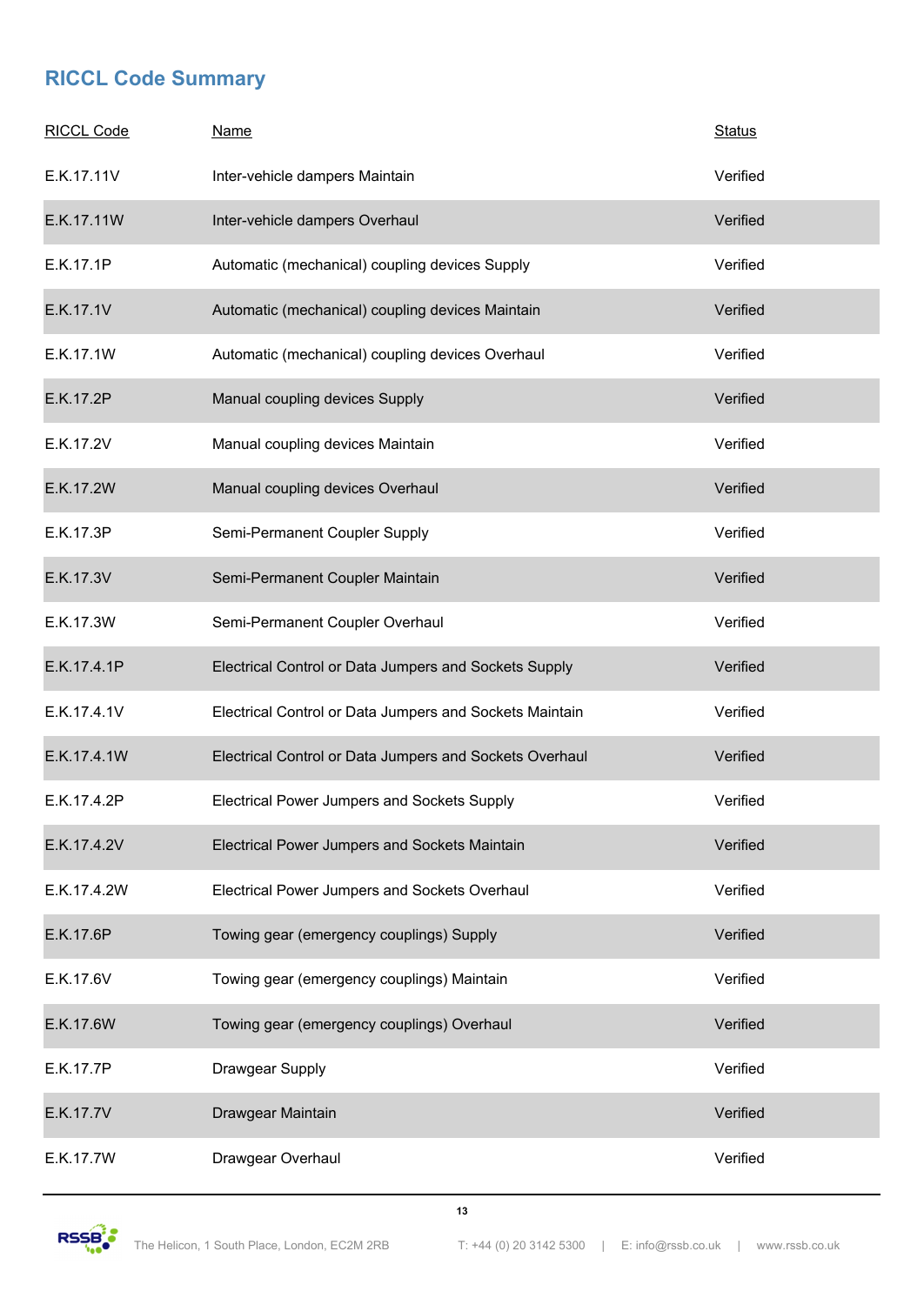| <b>RICCL Code</b> | <b>Name</b>                      | <b>Status</b> |
|-------------------|----------------------------------|---------------|
| E.K.17.8.1P       | <b>Hydraulic buffers Supply</b>  | Verified      |
| E.K.17.8.1V       | Hydraulic buffers Maintain       | Verified      |
| E.K.17.8.1W       | Hydraulic buffers Overhaul       | Verified      |
| E.K.17.8.2P       | Spring buffers Supply            | Verified      |
| E.K.17.8.2V       | Spring buffers Maintain          | Verified      |
| E.K.17.8.2W       | Spring buffers Overhaul          | Verified      |
| E.K.17.8.3P       | Rolling rubber buffers Supply    | Verified      |
| E.K.17.8.3V       | Rolling rubber buffers Maintain  | Verified      |
| E.K.17.8.3W       | Rolling rubber buffers Overhaul  | Verified      |
| E.K.17.9P         | Gangways Supply                  | Verified      |
| E.K.17.9V         | Gangways Maintain                | Verified      |
| E.K.17.9W         | Gangways Overhaul                | Verified      |
| E.K.2.1.10P       | <b>Crash Structure Supply</b>    | Verified      |
| E.K.2.1.10W       | Crash Structure Overhaul         | Verified      |
| E.K.2.1.11P       | Full Vehicle body shell Supply   | Verified      |
| E.K.2.1.11W       | Full Vehicle body shell Overhaul | Verified      |
| E.K.2.1.2P        | <b>Underframe Supply</b>         | Verified      |
| E.K.2.1.2W        | <b>Underframe Overhaul</b>       | Verified      |
| E.K.2.1.3P        | Side walls Supply                | Verified      |
| E.K.2.1.3W        | Side walls Overhaul              | Verified      |
| E.K.2.1.4P        | Roof Supply                      | Verified      |
| E.K.2.1.4W        | Roof Overhaul                    | Verified      |
| E.K.2.1.5P        | Head of vehicle Supply           | Verified      |

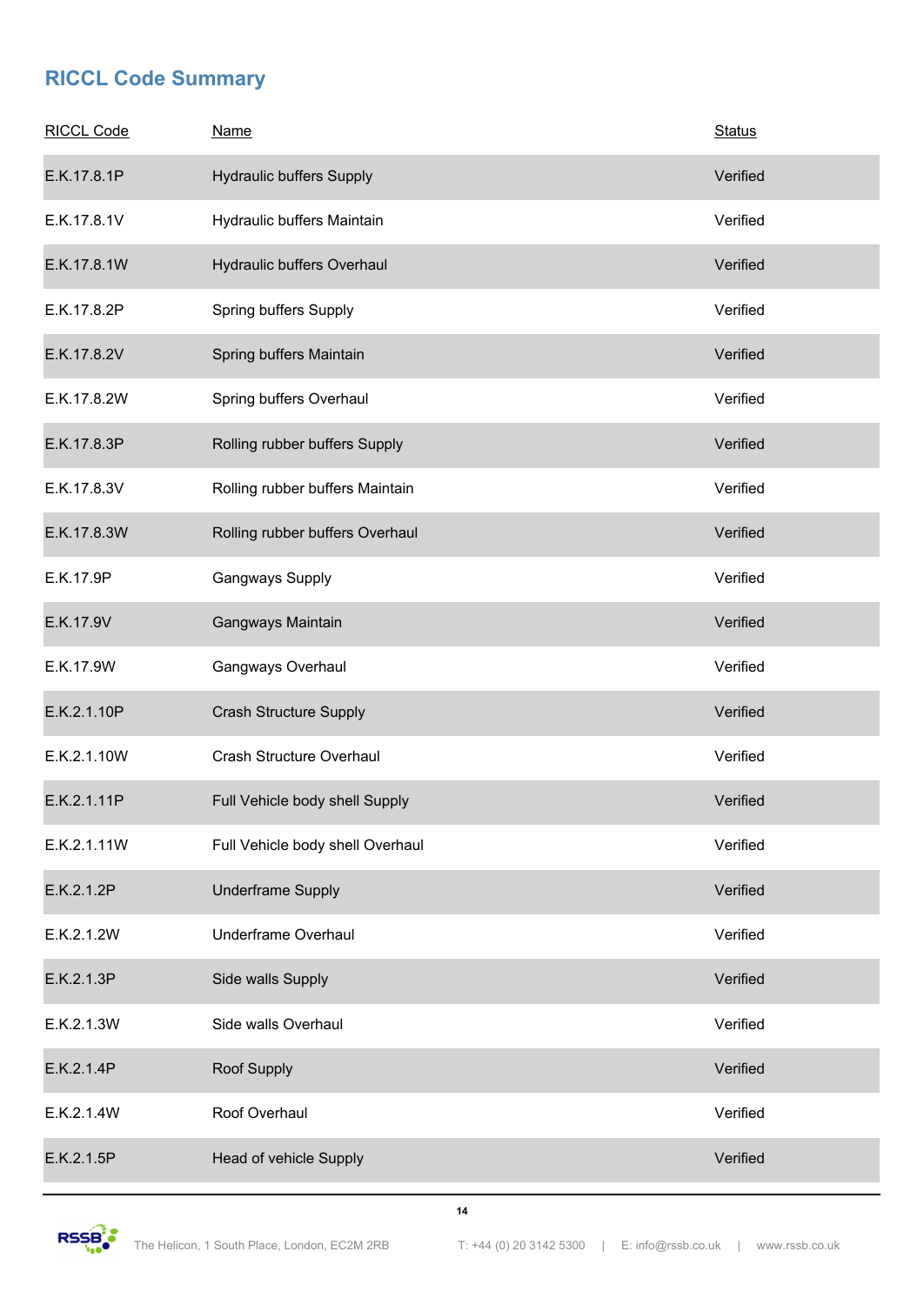| <b>RICCL Code</b> | <b>Name</b>                                | <b>Status</b> |
|-------------------|--------------------------------------------|---------------|
| E.K.2.1.5W        | Head of vehicle Overhaul                   | Verified      |
| E.K.2.1.6P        | End wall Supply                            | Verified      |
| E.K.2.1.6W        | End wall Overhaul                          | Verified      |
| E.K.2.1.7P        | Intermediate horizontal structure Supply   | Verified      |
| E.K.2.1.7W        | Intermediate horizontal structure Overhaul | Verified      |
| E.K.2.1.8P        | <b>Structural partitions Supply</b>        | Verified      |
| E.K.2.1.8W        | Structural partitions Overhaul             | Verified      |
| E.K.2.1.9.1P      | <b>Obstacle Deflectors Supply</b>          | Verified      |
| E.K.2.1.9.1W      | <b>Obstacle Deflectors Overhaul</b>        | Verified      |
| E.K.2.1.9.2P      | Anti Climbers Supply                       | Verified      |
| E.K.2.1.9.2W      | Anti Climbers Overhaul                     | Verified      |
| E.K.2.1.9.3P      | <b>Bolsters Supply</b>                     | Verified      |
| E.K.2.1.9.3W      | <b>Bolsters Overhaul</b>                   | Verified      |
| E.K.3.11P         | Labels and Signs Supply                    | Verified      |
| E.K.3.11V         | Labels and Signs Maintain                  | Verified      |
| E.K.3.11W         | Labels and Signs Overhaul                  | Verified      |
| E.K.4.1.1P        | <b>Traction bogie Supply</b>               | Verified      |
| E.K.4.1.1V        | Traction bogie Maintain                    | Verified      |
| E.K.4.1.1W        | <b>Traction bogie Overhaul</b>             | Verified      |
| E.K.4.1.2P        | Trailer bogie Supply                       | Verified      |
| E.K.4.1.2W        | Trailer bogie Overhaul                     | Verified      |
| E.K.4.1.3P        | <b>Bogie Frame Supply</b>                  | Verified      |
| E.K.4.1.3W        | Bogie Frame Overhaul                       | Verified      |

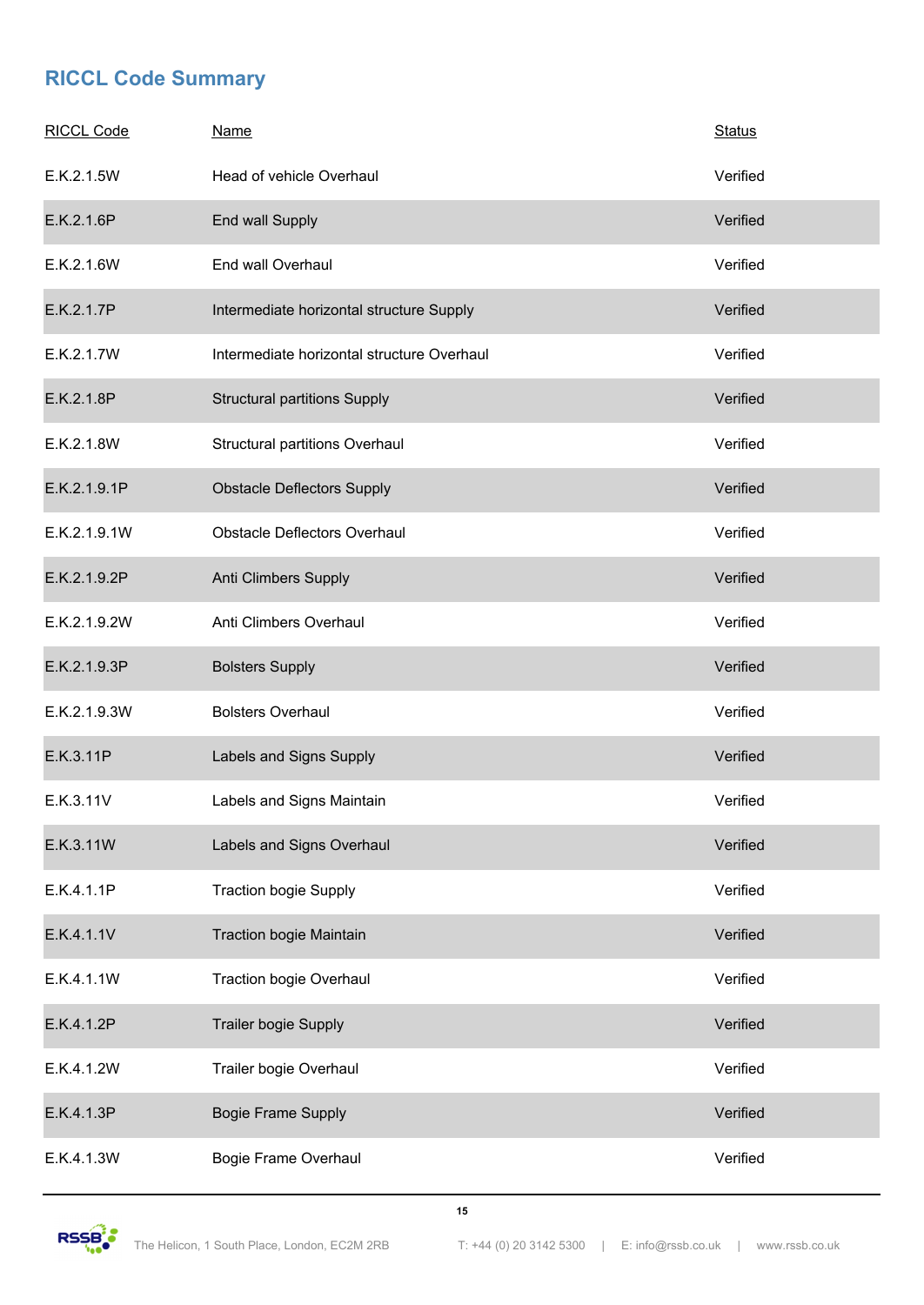| <b>RICCL Code</b> | <b>Name</b>                          | <b>Status</b> |
|-------------------|--------------------------------------|---------------|
| E.K.4.1.4.1P      | Earthing Return and Bonding Supply   | Verified      |
| E.K.4.1.4.1V      | Earthing Return and Bonding Maintain | Verified      |
| E.K.4.1.4.1W      | Earthing Return and Bonding Overhaul | Verified      |
| E.K.4.1.4.2P      | Axle Brush Supply                    | Verified      |
| E.K.4.1.4.2V      | Axle Brush Maintain                  | Verified      |
| E.K.4.1.4.2W      | Axle Brush Overhaul                  | Verified      |
| E.K.4.1.4.3P      | Lifeguard Supply                     | Verified      |
| E.K.4.1.4.3V      | Lifeguard Maintain                   | Verified      |
| E.K.4.1.4.3W      | Lifeguard Overhaul                   | Verified      |
| E.K.4.1.4.4.1P    | Sanding Delivery equipment Supply    | Verified      |
| E.K.4.1.4.4.1V    | Sanding Delivery equipment Maintain  | Verified      |
| E.K.4.1.4.4.1W    | Sanding Delivery equipment Overhaul  | Verified      |
| E.K.4.1.4.4.2P    | Hotbox detector Supply               | Verified      |
| E.K.4.1.4.4.2V    | Hotbox detector Maintain             | Verified      |
| E.K.4.1.4.4.2W    | Hotbox detector Overhaul             | Verified      |
| E.K.4.1.4.5P      | Flange Lubrication System Supply     | Verified      |
| E.K.4.1.4.5V      | Flange Lubrication System Maintain   | Verified      |
| E.K.4.1.4.5W      | Flange Lubrication System Overhaul   | Verified      |
| E.K.4.2.1P        | <b>Axle Supply</b>                   | Verified      |
| E.K.4.2.1W        | Axle Overhaul                        | Verified      |
| E.K.4.2.2P        | <b>Wheel Supply</b>                  | Verified      |
| E.K.4.2.2W        | Wheel Overhaul                       | Verified      |
| E.K.4.2.3P        | <b>Axlebox Supply</b>                | Verified      |

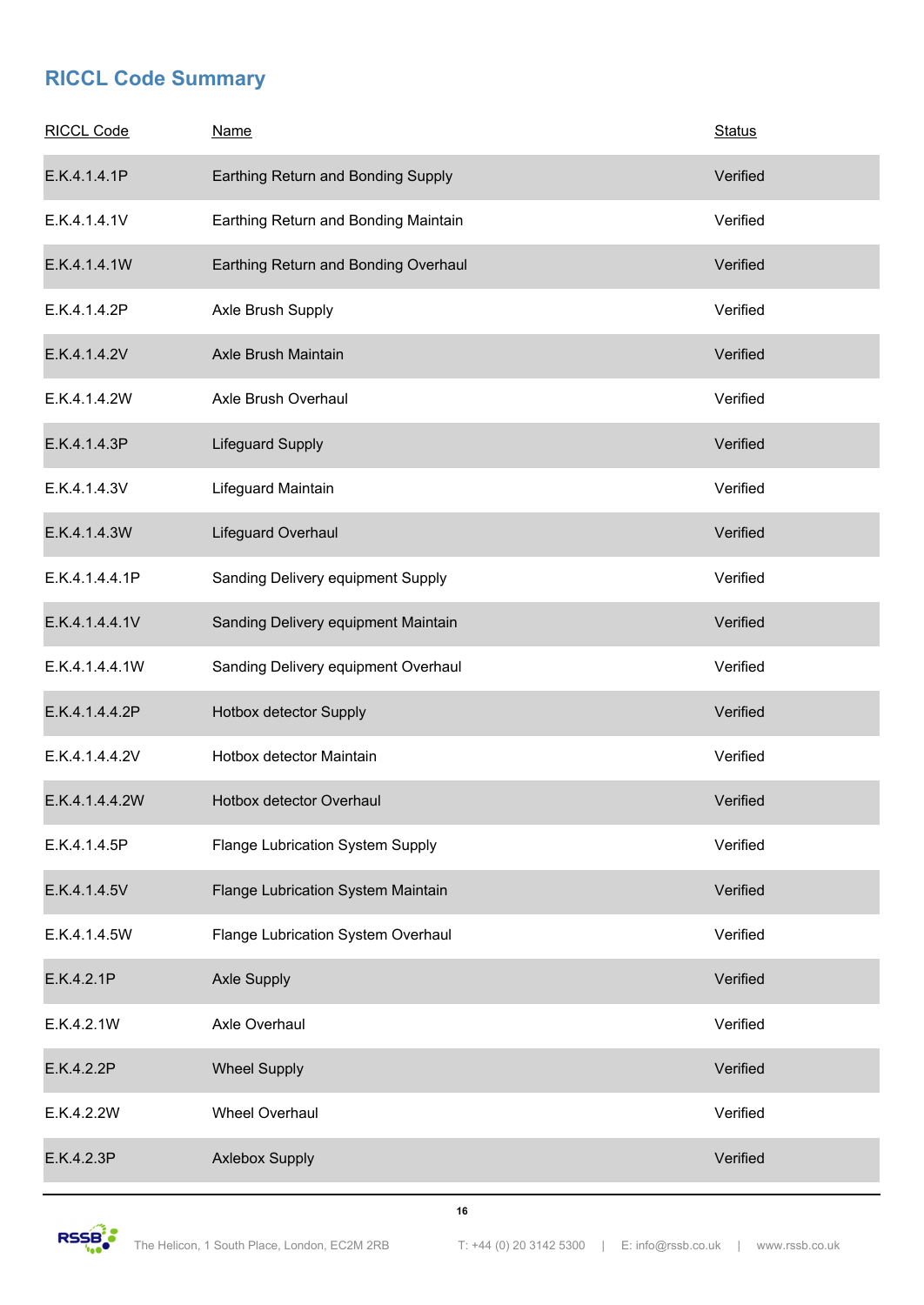| <b>RICCL Code</b> | <b>Name</b>                       | <b>Status</b> |
|-------------------|-----------------------------------|---------------|
| E.K.4.2.3W        | Axlebox Overhaul                  | Verified      |
| E.K.4.2.4P        | <b>Wheel Bearing Supply</b>       | Verified      |
| E.K.4.2.4W        | Wheel Bearing Overhaul            | Verified      |
| E.K.4.2.5P        | <b>Gearwheel Supply</b>           | Verified      |
| E.K.4.2.5W        | Gearwheel Overhaul                | Verified      |
| E.K.4.2.6P        | <b>Brake Disc Supply</b>          | Verified      |
| E.K.4.2.6W        | <b>Brake Disc Overhaul</b>        | Verified      |
| E.K.4.2.7P        | TM Sus Tube Supply                | Verified      |
| E.K.4.2.7W        | TM Sus Tube Overhaul              | Verified      |
| E.K.4.3.1P        | <b>Adjustment Supply</b>          | Verified      |
| E.K.4.3.1V        | Adjustment Maintain               | Verified      |
| E.K.4.3.1W        | Adjustment Overhaul               | Verified      |
| E.K.4.3.2P        | Metal springs Supply              | Verified      |
| E.K.4.3.2V        | Metal springs Maintain            | Verified      |
| E.K.4.3.2W        | Metal springs Overhaul            | Verified      |
| E.K.4.3.3P        | Rubber springs Supply             | Verified      |
| E.K.4.3.3V        | Rubber springs Maintain           | Verified      |
| E.K.4.3.3W        | Rubber springs Overhaul           | Verified      |
| E.K.4.3.4P        | Airbag Supply                     | Verified      |
| E.K.4.3.4V        | Airbag Maintain                   | Verified      |
| E.K.4.3.4W        | Airbag Overhaul                   | Verified      |
| E.K.4.3.5P        | <b>Active Components Supply</b>   | Verified      |
| E.K.4.3.5V        | <b>Active Components Maintain</b> | Verified      |

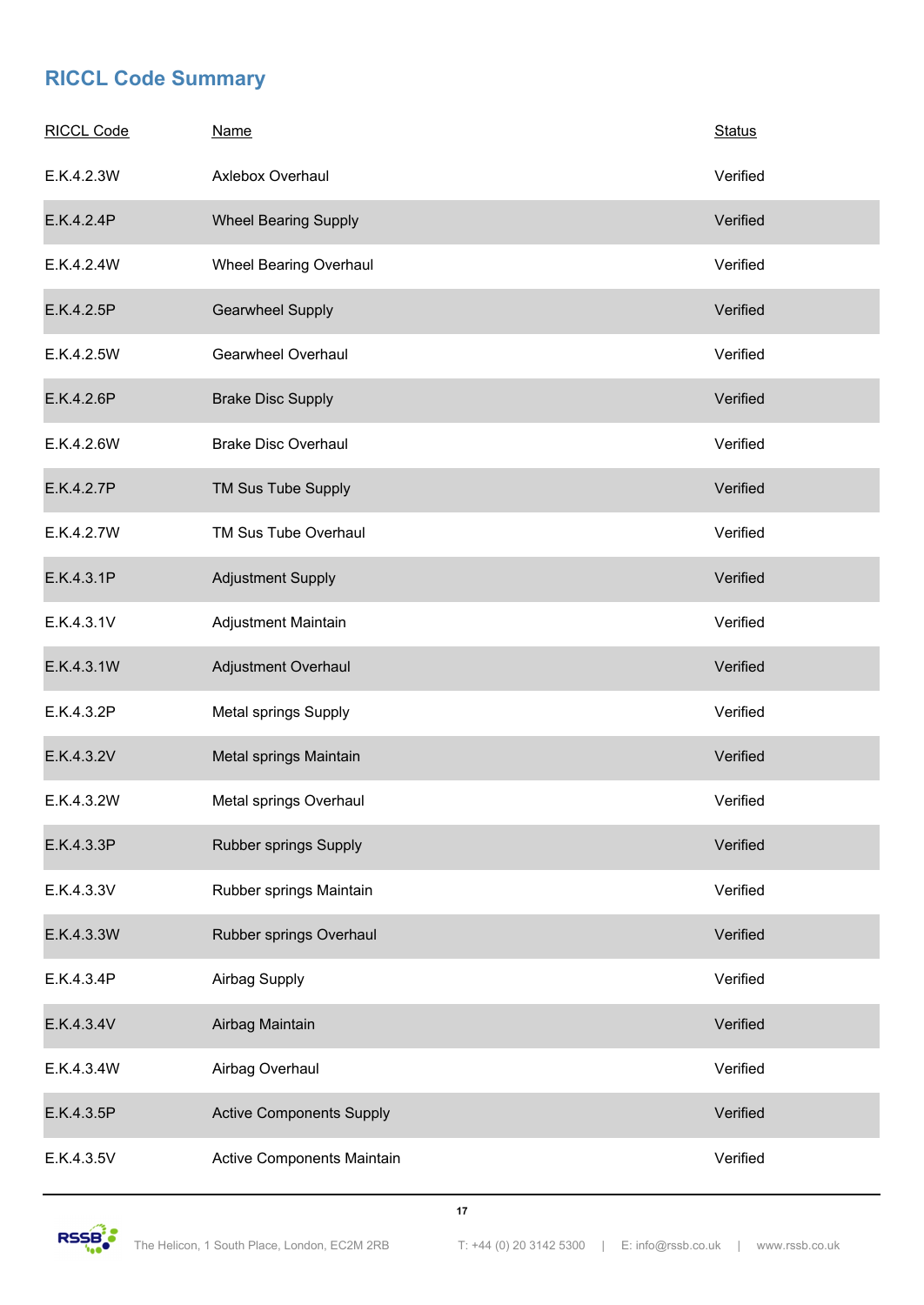| <b>RICCL Code</b> | <b>Name</b>                 | <b>Status</b> |
|-------------------|-----------------------------|---------------|
| E.K.4.3.5W        | Active Components Overhaul  | Verified      |
| E.K.4.3.6P        | Passive Components Supply   | Verified      |
| E.K.4.3.6V        | Passive Components Maintain | Verified      |
| E.K.4.3.6W        | Passive Components Overhaul | Verified      |
| E.K.4.4P          | Dampers Supply              | Verified      |
| E.K.4.4V          | Dampers Maintain            | Verified      |
| E.K.4.4W          | Dampers Overhaul            | Verified      |
| E.K.4.5.5P        | Anti Roll Bar Supply        | Verified      |
| E.K.4.5.5V        | Anti Roll Bar Maintain      | Verified      |
| E.K.4.5.5W        | Anti Roll Bar Overhaul      | Verified      |
| E.K.5.5.1P        | HT Cable Supply             | Verified      |
| E.K.5.5.1V        | HT Cable Maintain           | Verified      |
| E.K.5.5.1W        | <b>HT Cable Overhaul</b>    | Verified      |
| E.K.5.5.2P        | Insulators/Bushing Supply   | Verified      |
| E.K.5.5.2V        | Insulators/Bushing Maintain | Verified      |
| E.K.5.5.2W        | Insulators/Bushing Overhaul | Verified      |
| E.K.5.5.4P        | Power Supply Supply         | Verified      |
| E.K.5.5.4V        | Power Supply Maintain       | Verified      |
| E.K.5.5.4W        | Power Supply Overhaul       | Verified      |
| E.K.6.1.1P        | <b>Engine Mount Supply</b>  | Verified      |
| E.K.6.1.1V        | Engine Mount Maintain       | Verified      |
| E.K.6.1.1W        | Engine Mount Overhaul       | Verified      |
| E.K.6.3.1P        | <b>Fuel Tank Supply</b>     | Verified      |



**18**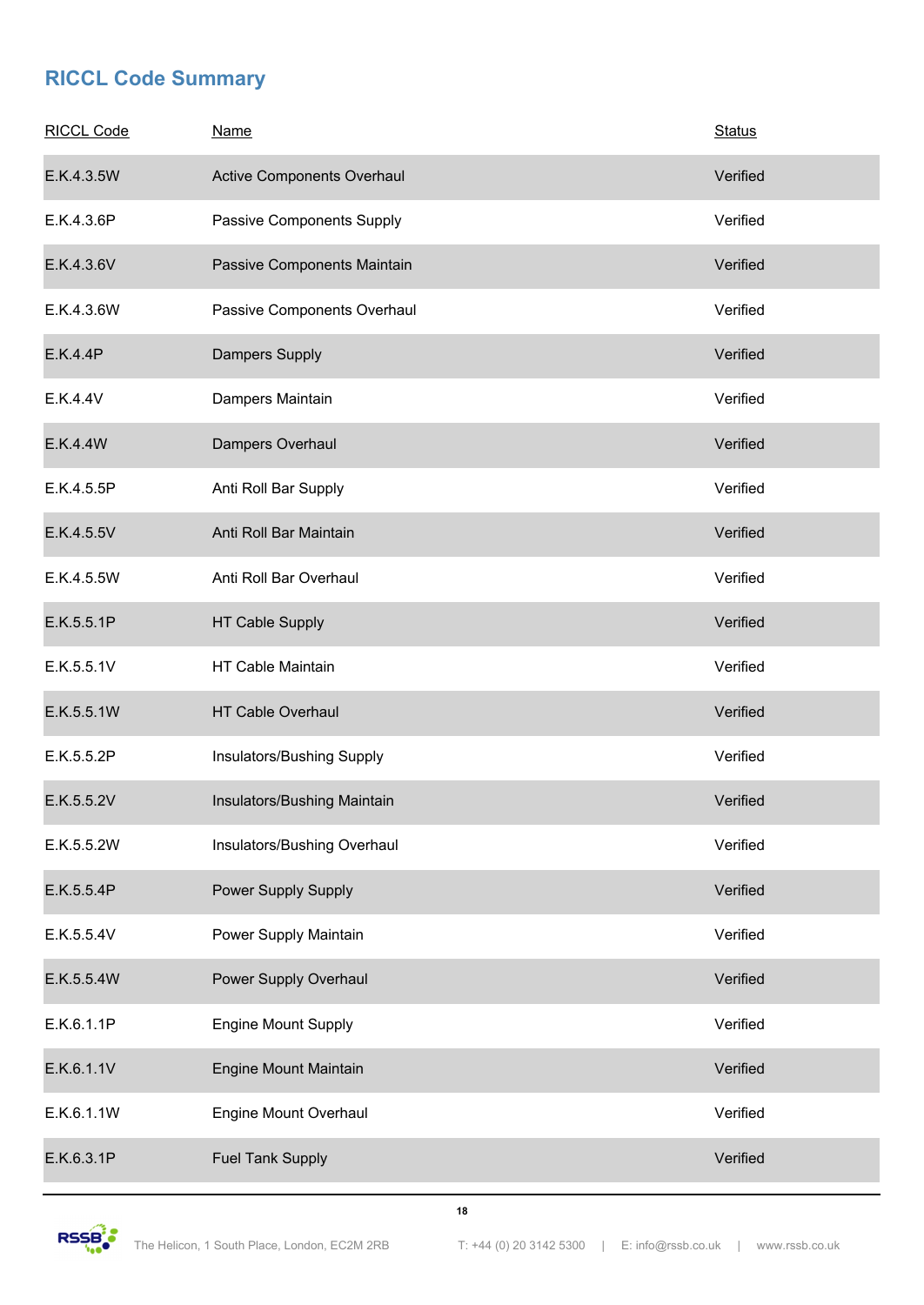| <b>RICCL Code</b> | <b>Name</b>                        | <b>Status</b> |
|-------------------|------------------------------------|---------------|
| E.K.6.3.1V        | <b>Fuel Tank Maintain</b>          | Verified      |
| E.K.6.3.1W        | <b>Fuel Tank Overhaul</b>          | Verified      |
| E.K.6.3.2P        | Fuel Lift Pump Supply              | Verified      |
| E.K.6.3.2V        | Fuel Lift Pump Maintain            | Verified      |
| E.K.6.3.2W        | Fuel Lift Pump Overhaul            | Verified      |
| E.K.6.3.3P        | High Pressure Pump Supply          | Verified      |
| E.K.6.3.3V        | High Pressure Pump Maintain        | Verified      |
| E.K.6.3.3W        | High Pressure Pump Overhaul        | Verified      |
| E.K.6.3.4P        | Governor Supply                    | Verified      |
| E.K.6.3.4V        | <b>Governor Maintain</b>           | Verified      |
| E.K.6.3.4W        | Governor Overhaul                  | Verified      |
| E.K.6.3.5P        | <b>Fuel Rack Supply</b>            | Verified      |
| E.K.6.3.5V        | <b>Fuel Rack Maintain</b>          | Verified      |
| E.K.6.3.5W        | <b>Fuel Rack Overhaul</b>          | Verified      |
| E.K.6.3.6P        | Electronic Control System Supply   | Verified      |
| E.K.6.3.6V        | Electronic Control System Maintain | Verified      |
| E.K.6.3.6W        | Electronic Control System Overhaul | Verified      |
| E.K.6.6.1P        | <b>Radiator Supply</b>             | Verified      |
| E.K.6.6.1V        | Radiator Maintain                  | Verified      |
| E.K.6.6.1W        | <b>Radiator Overhaul</b>           | Verified      |
| E.K.6.6.2P        | Water Pump Supply                  | Verified      |
| E.K.6.6.2V        | Water Pump Maintain                | Verified      |
| E.K.6.6.2W        | Water Pump Overhaul                | Verified      |

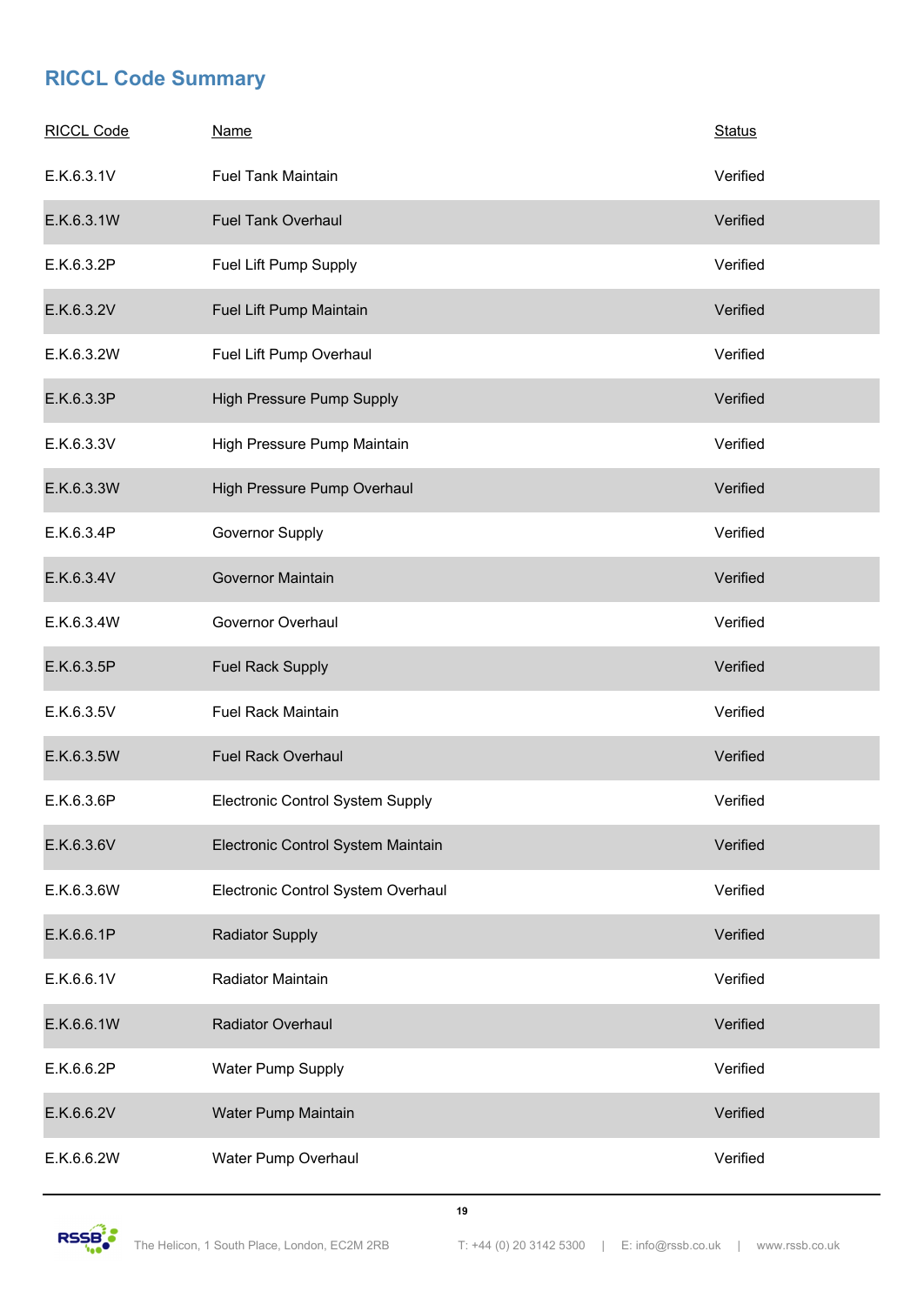| <b>RICCL Code</b> | <b>Name</b>                                  | <b>Status</b> |
|-------------------|----------------------------------------------|---------------|
| E.K.6.6.3P        | Radiator Fan Supply                          | Verified      |
| E.K.6.6.3V        | Radiator Fan Maintain                        | Verified      |
| E.K.6.6.3W        | Radiator Fan Overhaul                        | Verified      |
| E.K.6.6.4P        | Coolant Header Tank Supply                   | Verified      |
| E.K.6.6.4V        | <b>Coolant Header Tank Maintain</b>          | Verified      |
| E.K.6.6.4W        | Coolant Header Tank Overhaul                 | Verified      |
| E.K.6.7P          | Traction Alternator / Generator Supply       | Verified      |
| E.K.6.7V          | Traction Alternator / Generator Maintain     | Verified      |
| E.K.6.7W          | Traction Alternator / Generator Overhaul     | Verified      |
| E.K.7.10.3P       | <b>Final Drive Supply</b>                    | Verified      |
| E.K.7.10.3V       | <b>Final Drive Maintain</b>                  | Verified      |
| E.K.7.10.3W       | <b>Final Drive Overhaul</b>                  | Verified      |
| E.K.7.11P         | <b>Hydraulic Traction Equipment Supply</b>   | Verified      |
| E.K.7.11V         | Hydraulic Traction Equipment Maintain        | Verified      |
| E.K.7.11W         | <b>Hydraulic Traction Equipment Overhaul</b> | Verified      |
| E.K.7.1P          | Traction and braking converters Supply       | Verified      |
| E.K.7.1V          | Traction and braking converters Maintain     | Verified      |
| E.K.7.1W          | Traction and braking converters Overhaul     | Verified      |
| E.K.7.4.1P        | Contactors and Simple switchgear Supply      | Verified      |
| E.K.7.4.1V        | Contactors and Simple switchgear Maintain    | Verified      |
| E.K.7.4.1W        | Contactors and Simple switchgear Overhaul    | Verified      |
| E.K.7.4.2P        | Cam Shafts and Tap Changer Supply            | Verified      |
| E.K.7.4.2V        | Cam Shafts and Tap Changer Maintain          | Verified      |

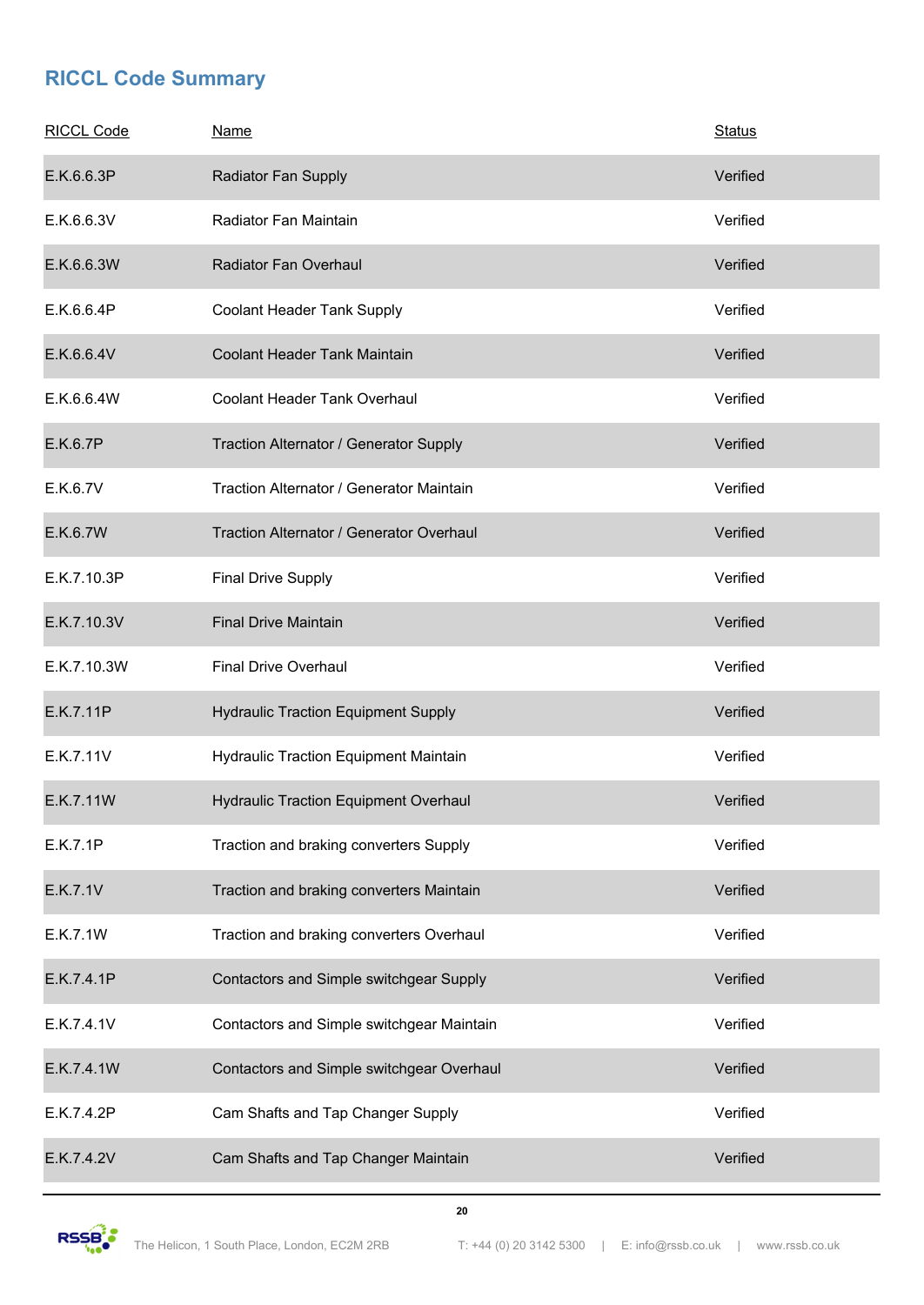| <b>RICCL Code</b> | <b>Name</b>                                | <b>Status</b> |
|-------------------|--------------------------------------------|---------------|
| E.K.7.4.2W        | Cam Shafts and Tap Changer Overhaul        | Verified      |
| E.K.7.5.1P        | Traction and braking resistors Supply      | Verified      |
| E.K.7.5.1V        | Traction and braking resistors Maintain    | Verified      |
| E.K.7.5.1W        | Traction and braking resistors Overhaul    | Verified      |
| E.K.7.5.2P        | Fans Supply                                | Verified      |
| E.K.7.5.2V        | <b>Fans Maintain</b>                       | Verified      |
| E.K.7.5.2W        | Fans Overhaul                              | Verified      |
| E.K.7.5.3P        | <b>Radiator Supply</b>                     | Verified      |
| E.K.7.5.3V        | Radiator Maintain                          | Verified      |
| E.K.7.5.3W        | Radiator Overhaul                          | Verified      |
| E.K.7.5.4P        | <b>Pump Supply</b>                         | Verified      |
| E.K.7.5.4V        | Pump Maintain                              | Verified      |
| E.K.7.5.4W        | Pump Overhaul                              | Verified      |
| E.K.7.6.1P        | <b>Traction Battery Supply</b>             | Verified      |
| E.K.7.6.1V        | <b>Traction Battery Maintain</b>           | Verified      |
| E.K.7.6.1W        | <b>Traction Battery Overhaul</b>           | Verified      |
| E.K.7.6.2P        | <b>Flywheel Supply</b>                     | Verified      |
| E.K.7.6.2V        | Flywheel Maintain                          | Verified      |
| E.K.7.6.2W        | Flywheel Overhaul                          | Verified      |
| E.K.7.7P          | <b>Transformer Supply</b>                  | Verified      |
| E.K.7.7V          | <b>Transformer Maintain</b>                | Verified      |
| E.K.7.7W          | <b>Transformer Overhaul</b>                | Verified      |
| E.K.7.8P          | Traction Smoothing Choke (DC Choke) Supply | Verified      |

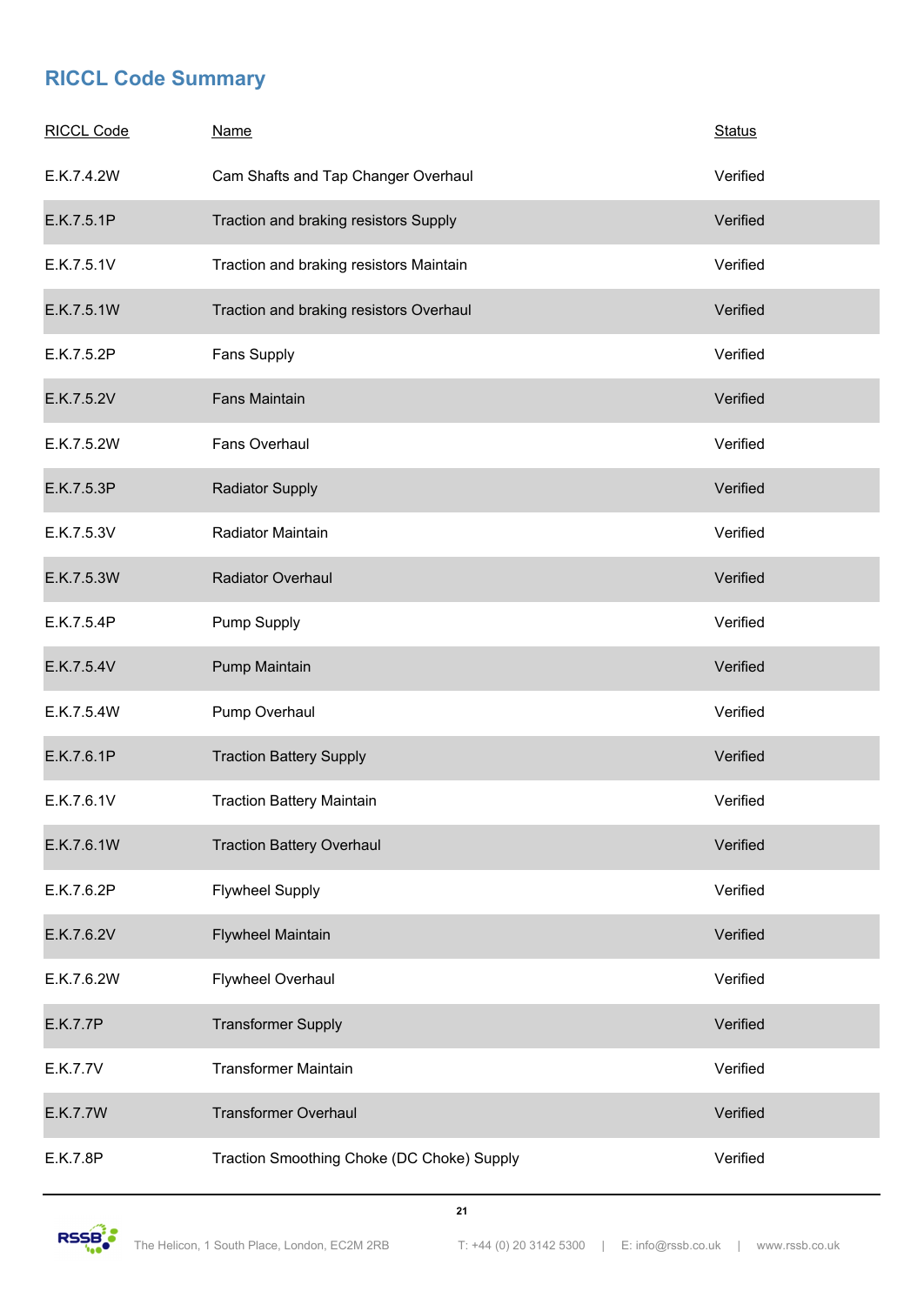| <b>RICCL Code</b> | <b>Name</b>                                                     | <b>Status</b> |
|-------------------|-----------------------------------------------------------------|---------------|
| E.K.7.8V          | Traction Smoothing Choke (DC Choke) Maintain                    | Verified      |
| E.K.7.8W          | Traction Smoothing Choke (DC Choke) Overhaul                    | Verified      |
| E.K.7.9.1P        | <b>Stator Supply</b>                                            | Verified      |
| E.K.7.9.1V        | <b>Stator Maintain</b>                                          | Verified      |
| E.K.7.9.1W        | <b>Stator Overhaul</b>                                          | Verified      |
| E.K.7.9.2P        | Rotor Supply                                                    | Verified      |
| E.K.7.9.2V        | Rotor Maintain                                                  | Verified      |
| E.K.7.9.2W        | Rotor Overhaul                                                  | Verified      |
| E.K.7.9.3P        | <b>Brushgear Supply</b>                                         | Verified      |
| E.K.7.9.3V        | Brushgear Maintain                                              | Verified      |
| E.K.7.9.3W        | <b>Brushgear Overhaul</b>                                       | Verified      |
| E.K.7.9.4P        | <b>Carbon Brushes Supply</b>                                    | Verified      |
| E.K.7.9.4V        | <b>Carbon Brushes Maintain</b>                                  | Verified      |
| E.K.7.9.4W        | <b>Carbon Brushes Overhaul</b>                                  | Verified      |
| E.K.8.1.1P        | Automatic (Train Protection) Warning System (AWS/TPWS) Supply   | Verified      |
| E.K.8.1.1V        | Automatic (Train Protection) Warning System (AWS/TPWS) Maintain | Verified      |
| E.K.8.1.1W        | Automatic (Train Protection) Warning System (AWS/TPWS) Overhaul | Verified      |
| E.K.8.1.3P        | Automatic Train Operation (ATO) Supply                          | Verified      |
| E.K.8.1.3V        | Automatic Train Operation (ATO) Maintain                        | Verified      |
| E.K.8.1.3W        | Automatic Train Operation (ATO) Overhaul                        | Verified      |
| E.K.8.1.4.1P      | DSD/Vigilance System Supply                                     | Verified      |
| E.K.8.1.4.1V      | DSD/Vigilance System Maintain                                   | Verified      |
| E.K.8.1.4.1W      | DSD/Vigilance System Overhaul                                   | Verified      |

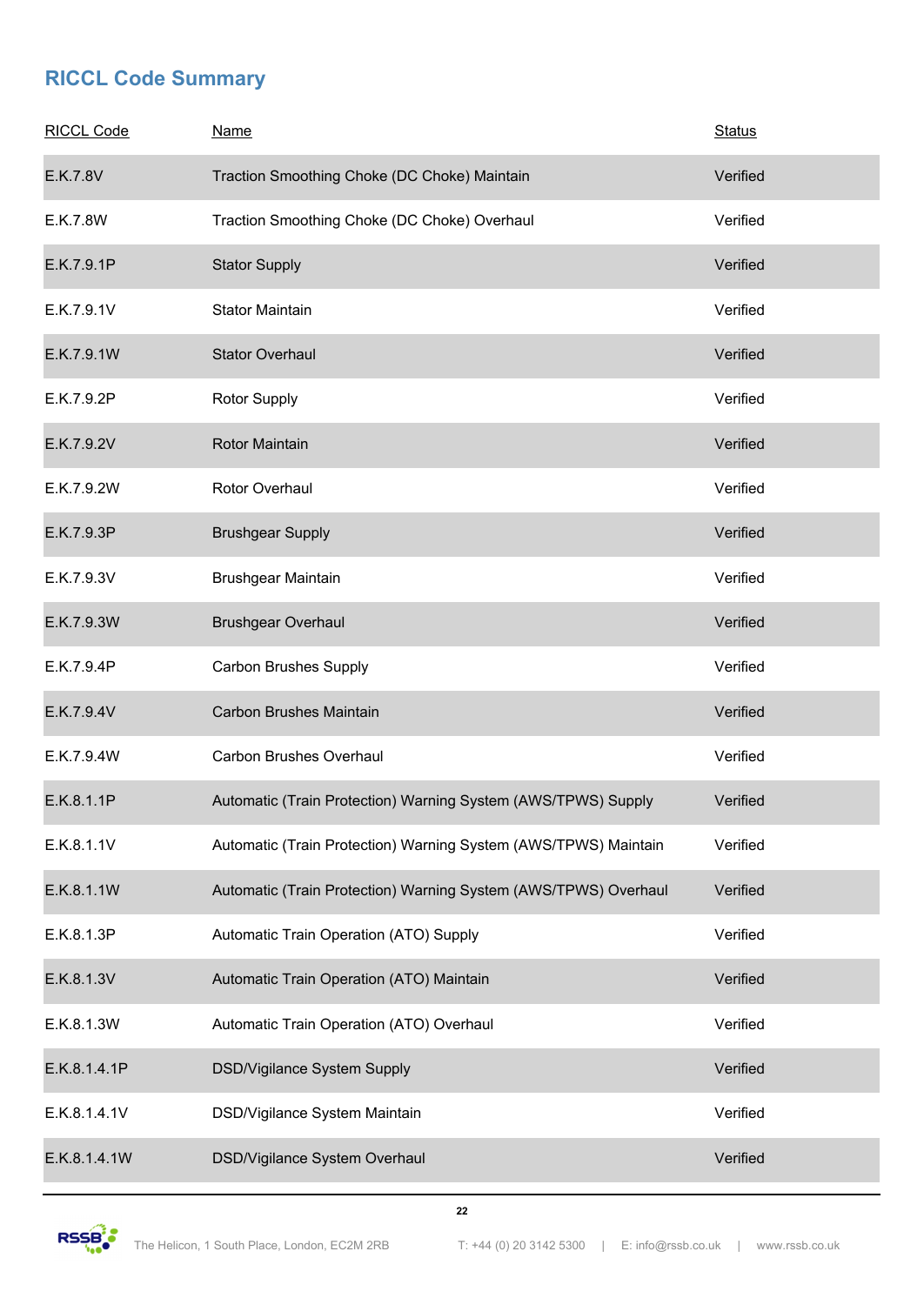| <b>RICCL Code</b> | <b>Name</b>                                | <b>Status</b> |
|-------------------|--------------------------------------------|---------------|
| E.K.8.1.5P        | Power Generation Controls Supply           | Verified      |
| E.K.8.1.5V        | <b>Power Generation Controls Maintain</b>  | Verified      |
| E.K.8.1.5W        | <b>Power Generation Controls Overhaul</b>  | Verified      |
| E.K.8.1.6P        | Power Supply Controls Supply               | Verified      |
| E.K.8.1.6V        | Power Supply Controls Maintain             | Verified      |
| E.K.8.1.6W        | Power Supply Controls Overhaul             | Verified      |
| E.K.8.1.7P        | <b>Tilt Control System Supply</b>          | Verified      |
| E.K.8.1.7V        | Tilt Control System Maintain               | Verified      |
| E.K.8.1.7W        | Tilt Control System Overhaul               | Verified      |
| E.K.8.1.8P        | Couple/Uncouple Controls Supply            | Verified      |
| E.K.8.1.8V        | Couple/Uncouple Controls Maintain          | Verified      |
| E.K.8.1.8W        | Couple/Uncouple Controls Overhaul          | Verified      |
| E.K.8.1.9P        | <b>Sanding Controls Supply</b>             | Verified      |
| E.K.8.1.9V        | Sanding Controls Maintain                  | Verified      |
| E.K.8.1.9W        | Sanding Controls Overhaul                  | Verified      |
| E.K.8.2.4.6P      | Controls for Power Storage System Supply   | Verified      |
| E.K.8.2.4.6V      | Controls for Power Storage System Maintain | Verified      |
| E.K.8.2.4.6W      | Controls for Power Storage System Overhaul | Verified      |
| E.K.9.1.1P        | Motor Alternator (MA Set) Supply           | Verified      |
| E.K.9.1.1V        | Motor Alternator (MA Set) Maintain         | Verified      |
| E.K.9.1.1W        | Motor Alternator (MA Set) Overhaul         | Verified      |
| E.K.9.1.2P        | <b>Auxiliary Alternator Supply</b>         | Verified      |
| E.K.9.1.2V        | Auxiliary Alternator Maintain              | Verified      |